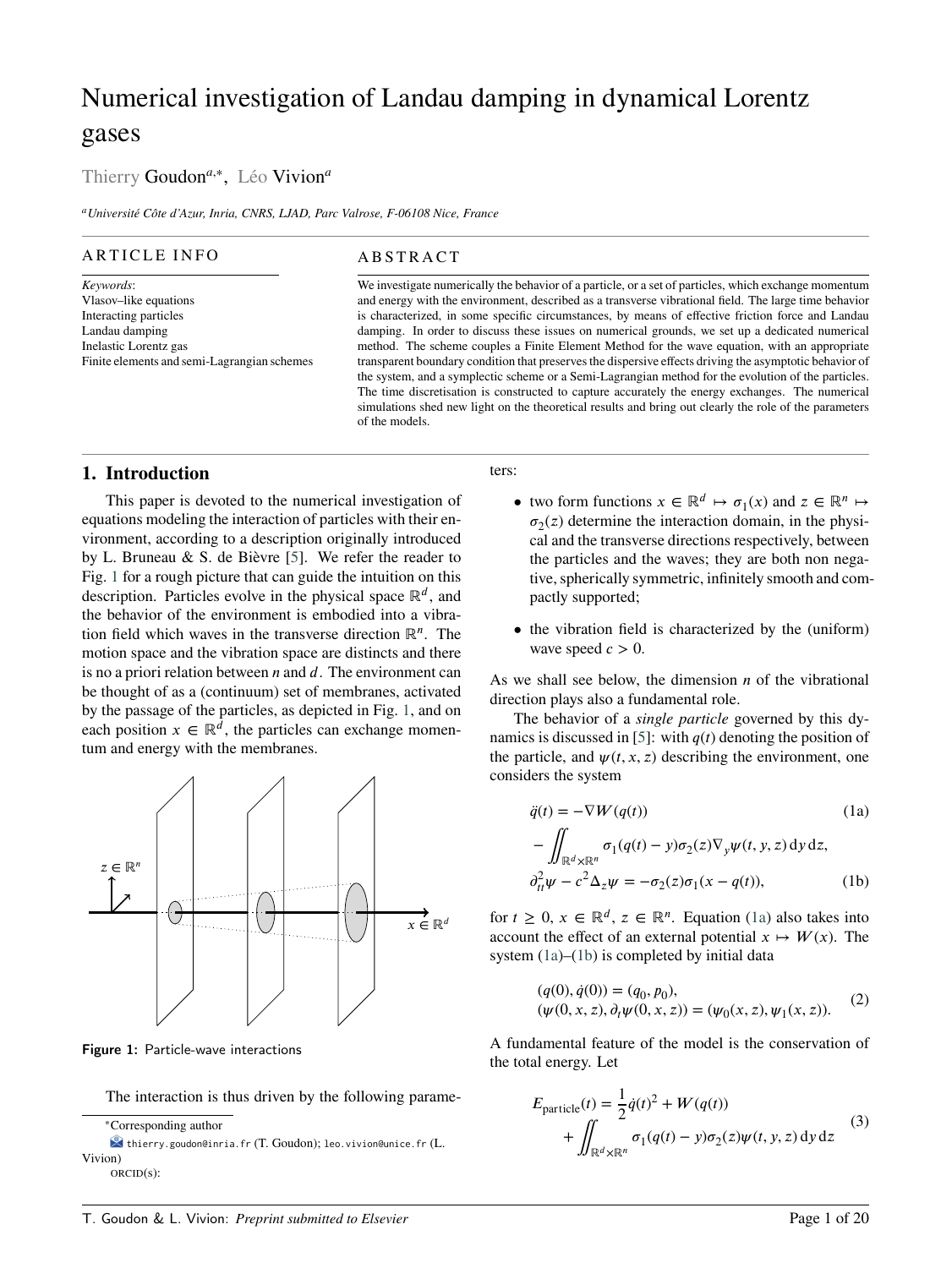<span id="page-1-4"></span>and

$$
E_{\text{wave}}(t) = \frac{1}{2} \iint_{\mathbb{R}^d \times \mathbb{R}^n} |\partial_t \psi(t, x, z)|^2 dx dz
$$
  
+ 
$$
\frac{c^2}{2} \iint_{\mathbb{R}^d \times \mathbb{R}^n} |\nabla_z \psi(t, x, z)|^2 dx dz.
$$
 (4)

Then, we have

<span id="page-1-0"></span>
$$
E(t) = E_{\text{particle}}(t) + E_{\text{wave}}(t) = E(0). \tag{5}
$$

As time becomes large, the remarkable fact brought out in [\[5\]](#page-19-0) is that the membranes eventually act as a friction force on the particle. To be more specific, the flavor of the large time asymptotics of the particle can be recapped in the following statement (for precise statements and detailed assumptions, we refer the reader to [\[5,](#page-19-0) Theorems  $2 \& 4$ ]).

<span id="page-1-3"></span>**Theorem 1.** *Let*  $n = 3$ *. For any*  $n \in (0, 1)$  *there exists a critical wave speed*  $c_0 = c_0(\eta) > 0$  *and constants*  $\gamma, K > 0$ *(which do not depend on 𝜂) such that the following assertions hold*

• Constant force, [\[5,](#page-19-0) *Theorem 2]: if*  $W(x) = F \cdot x$  *for a certain* ∈ ℝ*<sup>𝑑</sup> constant and small enough compared to*  $c^{-1}$ *, then, there exists*  $q_{\infty} \in \mathbb{R}^d$  *and*  $v(\mathcal{F}) \in \mathbb{R}^d$ *such that, for any*  $c \geq c_0$ *, we have* 

$$
\left|q_{\infty} + t v(\mathcal{F}) - q(t)\right| \leq Ke^{-\frac{\gamma(1-\eta)}{c^3}t};
$$

• Confining potential, [\[5,](#page-19-0) *Theorem 4]:* if  $W(x) \rightarrow |x| \rightarrow +\infty$ +∞*, then as time tends to* ∞*, ̇𝑞*(*𝑡*) *converges to* 0 *and 𝑞*(*𝑡*) *converges to a critical point 𝑞 <sup>⋆</sup> of the potential W*. If  $q^*$  is a non degenerate minimum of W, then, *for any*  $c \geq c_0$ *, we have* 

$$
\left|q(t)-q^{\star}\right| \leq Ke^{-\frac{\gamma(1-\eta)}{2c^3}t}.
$$

**Remark 2.** *The following comments are worthwhile:*

- *• We point out the role of the assumptions "the wave speed 𝑐 is large enough" and on the dimension 𝑛 for the wave propagation. That c is large can be interpreted as a condition ensuring that the energy is quickly evacuated in the membrane, when the particle hits this membrane. The following two intuitive arguments for choosing the dimension*  $n = 3$  *can be given: first, it ensures a strong enough dispersion effect, which would be too weak in lower dimensions; second, the Huygens principle implies that the energy transferred to the membrane is really evacuated and cannot be felt at the hitting point after a while.*
- *• When the particle is subjected to a constant external force, asymptotically as time becomes large it has a*  $uniform$  rectilinear motion. Assuming  $n = 3$  also al*lows us to identify the asymptotic action of the vibrations as a friction force proportional to the velocity of the particle (see [\[5,](#page-19-0) Eq. (2.9)]).*

*• When the particle is subjected to a confining potential, it stops exponentially fast at a critical point of the potential.*

This statement tells us that, in certain circumstances, the interaction with the environment acts on the particle as a drag force: the large time behavior looks like the one of the system

$$
\dot{q}(t) = p(t), \qquad \dot{p}(t) = -\nabla W(q(t)) - \lambda p(t),
$$

with an effective friction coefficient  $\lambda > 0$ . This is precisely the motivation presented in [\[5\]](#page-19-0) to shed some light on the conditions driving to such a friction effect, by coming back to a more microscopic and detailed description of the interaction, that takes into account the dynamics of the environment, here represented by a scalar vibration field.

Therefore, this work fits in the framework of open systems theory where a classical, or quantum, system is coupled to its environment through exchanges of mass, momentum or energy. In turn, the environment has a dissipative action on the system, an idea that dates back to the seminal works of Caldeira-Leggett [\[6,](#page-19-1) [7\]](#page-19-2). We refer the reader to [\[27\]](#page-19-3) for an overview on such models for classical particles, and the presentation of a quite general framework that encompasses many physical situations of interest. In particular, it is worth mentioning the related attempts to model frictional damping from the interaction with a wave field coupled to the moving particle [\[25,](#page-19-4) [26\]](#page-19-5) and [\[19\]](#page-19-6), where the environment is described as a Bose gas, and the slowing down of the particle is interpreted in terms of Cherenkov radiation effects. The originality of the model introduced in [\[5\]](#page-19-0) is to model the environment as a vibrational field that can evacuate energy in directions transverse to the particle's motion. Then, the wish is to derive an effective formula, depending on the interaction parameters (here  $\sigma_1$ ,  $\sigma_2$ , *c*...) for the drag coefficient  $\lambda$ . One also expects, for small applied force  $\mathcal F$ , that the limiting velocity  $v(\mathcal F)$  becomes proportional to the force:  $v(\mathcal{F}) \sim_{\mathcal{F}\to 0} \mu \mathcal{F}$ , in the spirit of Ohm's law, and one is interested in identifying the corresponding mobility  $\mu$ . Complementary studies of the model [\(1a\)](#page-0-1)–[\(1b\)](#page-0-2) can be found in [\[1,](#page-18-0) [11,](#page-19-7) [12,](#page-19-8) [13,](#page-19-9) [27,](#page-19-3) [32\]](#page-19-10), with connections to stochastic homogenization and to the classical Lorentz problems. We also refer to [\[8\]](#page-19-11) for a quantum version of the model, and further connection to the Cherenkov radiation.

It is natural to extend the model [\(1a\)](#page-0-1)–[\(1b\)](#page-0-2) by considering a set of *N* particles which all interact with the membranes. Let  $q_i$  stand for the position of the *i*th particle. The system is now governed by the system

<span id="page-1-2"></span><span id="page-1-1"></span>
$$
\ddot{q}_i(t) = -\nabla W(q_i(t))
$$
  
\n
$$
-\iint_{\mathbb{R}^d \times \mathbb{R}^n} \sigma_1(q_i(t) - y)\sigma_2(z)\nabla_y \psi(t, y, z) dy dz,
$$
  
\n
$$
\partial_{tt}^2 \psi - c^2 \Delta_z \psi = -\sigma_2(z) \left( \sum_{i=1}^N \sigma_1(x - q_i(t)) \right),
$$

for  $t \geq 0$ ,  $x \in \mathbb{R}^d$ ,  $z \in \mathbb{R}^n$ . Considering the mean field regime of this system (which amounts to deal with the limit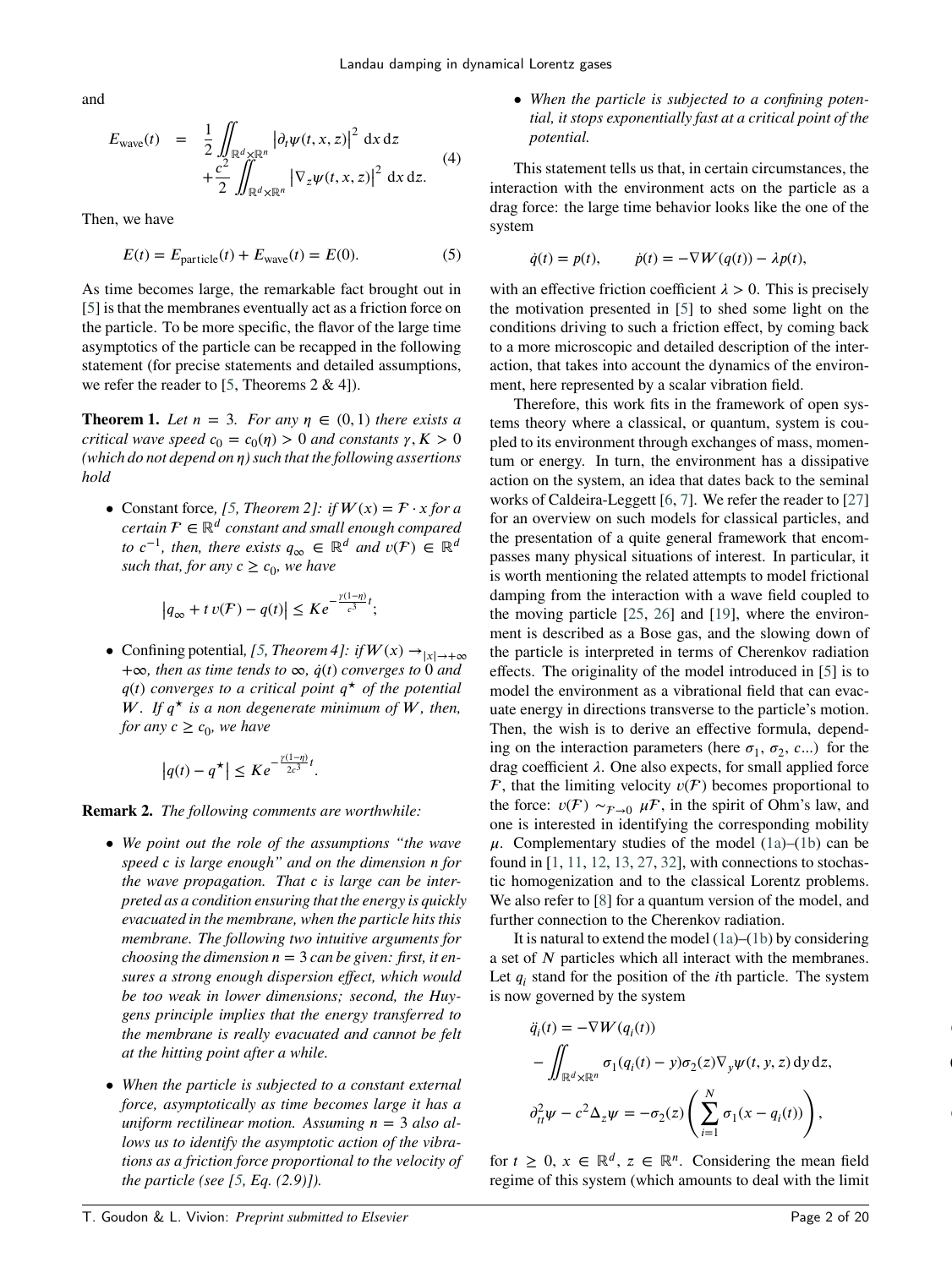$N \to \infty$ , assuming that the strength of the force on a given particle scales like  $1/N$ , one is led to a kinetic equation

$$
\partial_t F + v \cdot \nabla_x F \tag{7a}
$$
\n
$$
-\nabla_x \left( W + \sigma_1 \star_x \int \sigma_2 \psi \,dz \right) \cdot \nabla_v F = 0,
$$
\n
$$
\partial_{tt}^2 \psi - c^2 \Delta_z \psi = -\sigma_2(z) \left( \sigma_1 \star_x \int F \,dv \right), \tag{7b}
$$

for  $t \geq 0$ ,  $x \in \mathbb{R}^d$ ,  $v \in \mathbb{R}^d$ ,  $z \in \mathbb{R}^n$ , where the unknown *F* stands for the particles distribution function in phase space, see [\[21\]](#page-19-12). These systems still satisfy the energy conservation property [\(5\)](#page-1-0), just adapting the definition of the energy associated to the particles as follows:

$$
E_{\text{particles}}(t) = \sum_{i=1}^{N} \left( \frac{1}{2} \dot{q}_i(t)^2 + W(q_i(t)) + \iint_{\mathbb{R}^d \times \mathbb{R}^n} \sigma_1(q_i(t) - y) \sigma_2(z) \psi(t, y, z) \, dy \, dz \right)
$$
(8)

for  $(6a)$ – $(6c)$  and

<span id="page-2-5"></span>
$$
E_{\text{particles}}(t) = \iint_{\mathbb{R}^d \times \mathbb{R}^d} F(t, x, v) \left( \frac{v^2}{2} + W(x) + \iint_{\mathbb{R}^d \times \mathbb{R}^n} \sigma_1(x - y) \sigma_2(z) \psi(t, y, z) \, dy \, dz \right) dx \, dv \tag{9}
$$

for [\(7a\)](#page-2-0)–[\(7b\)](#page-2-1). We refer the reader to [\[9\]](#page-19-13) for the well-posedness analysis of the Vlasov-Wave system [\(7a\)](#page-2-0)–[\(7b\)](#page-2-1). As a matter of fact, we point out that  $F$  naturally remains non-negative, all  $L^p$  ( $1 \leq p \leq +\infty$ ) norms are conserved as well as the entropy functional

$$
H(t) = \iint_{\mathbb{R}^d \times \mathbb{R}^d} F(t) \log(F(t)) \, \mathrm{d}x \, \mathrm{d}v.
$$

More generally, for any  $A : \mathbb{R}_+ \to \mathbb{R}$  the integral (Casimir functionals)

$$
\iint_{\mathbb{R}^d\times\mathbb{R}^d} A(F(t))\,\mathrm{d} x\,\mathrm{d} v
$$

is conserved. These fundamental properties are consequences of the fact that the flow

<span id="page-2-3"></span>
$$
\varphi_t : (x_0, v_0) \mapsto (\mathcal{X}(t), \mathcal{V}(t))
$$

defined by the ODE system

$$
\frac{d}{dt}\mathcal{X}(t) = \mathcal{V}(t),\n\frac{d}{dt}\mathcal{V}(t) = -\nabla_x W(\mathcal{X}(t)) - \nabla_x \phi(t, \mathcal{X}(t)),\n\mathcal{X}(0) = x_0, \qquad \mathcal{V}(0) = v_0
$$
\n(10)

where

<span id="page-2-2"></span>
$$
\phi(t,x) = \iint_{\mathbb{R}^d \times \mathbb{R}^n} \sigma_1(x-y) \sigma_2(z) \psi(t,x,z) \, dz \, dy, \tag{11}
$$

<span id="page-2-0"></span>is symplectic. Indeed, denoting

$$
J = \begin{pmatrix} 0_d & I_d \\ -I_d & 0_d \end{pmatrix},
$$

we have

$$
(\text{Jac }\varphi_t)^T J(\text{Jac }\varphi_t) = J.
$$

<span id="page-2-1"></span>In particular,  $\det(\text{Jac }\varphi_t)^2 = 1$  and volumes are conserved by the flow. We deduce the asserted conservation properties since the distribution function  $F$  is constant along the flow  $\varphi_t$ : for any  $t \geq 0$ ,  $F(t, x, v) = F_0(\varphi_{-t}(x, v))$ .

**Remark 3.** *The construction of the numerical method will use this property, which equally applies to the particulate systems as follows. Given a solution of* [\(1a\)](#page-0-1)*–*[\(1b\)](#page-0-2)*, associated* to the initial data  $(q_0, p_0, \Psi_0, \Psi_1)$ , we have at hand the poten*tial defined by the formula* [\(11\)](#page-2-2)*, and it makes sense to consider the differential system* [\(10\)](#page-2-3) *(where a priori*  $(x_0, v_0) \neq$ (*𝑞*0 *, 𝑝*<sup>0</sup> )*; when the equality holds the trajectories coincide*  $(q(t), p(t)) = (\mathcal{X}(t), \mathcal{V}(t))$ . It describes the motion of a "fic*titious particle", governed by the potential 𝜙. This system is still symplectic. A similar conclusion applies when starting from* [\(6a\)](#page-1-1)*–*[\(6c\)](#page-1-2)*. However, we warn the reader not to be confused: the differential system* [\(1a\)](#page-0-1)*–*[\(1b\)](#page-0-2)*, or* [\(6a\)](#page-1-1)*–*[\(6c\)](#page-1-2)*, itself is by no means symplectic (which would be contradictory with Theorem [1](#page-1-3) and the numerical experiments). This observation will be crucial for the construction of the numerical scheme: on a given time step, one has to solve the ODE system with 𝜓 considered as given, which motivates the use of a symplectic method in order to preserve accurately the energetic properties of the model.*

**Remark 4.** *Contrarily to a common practice, we have incorporated the interaction potential in definition* [\(3\)](#page-0-3)*, and its counterparts for the many-particles frameworks. It is seen as the potential exerted by the wave on the particle, consistently with the viewpoint developed in [\[9\]](#page-19-13). This formulation will be also natural for discussing the numerical strategy and the preservation of the energy exchanges.*

<span id="page-2-4"></span>One might wonder what the friction effect observed on a single particle becomes when one deals with a large number of particles, either with the discrete model [\(6a\)](#page-1-1)–[\(6c\)](#page-1-2) or the kinetic model [\(7a\)](#page-2-0)–[\(7b\)](#page-2-1). Surprisingly, the conclusion might substantially differ (see also the recent results in [\[35\]](#page-19-14) which gives interesting hints on the large time behavior for the *𝑁* particles system and comments on the loss of convergence rate in mean field regime  $N \to \infty$ ). In fact the analysis performed in [\[9\]](#page-19-13) establishes an unexpected connection between [\(7a\)](#page-2-0)–[\(7b\)](#page-2-1) and the *attractive* Vlasov–Poisson system, which can be obtained in a certain asymptotic regime as  $c \rightarrow \infty$ . In the same spirit, several stationary solutions of  $(7a)$ – $(7b)$ can be identified, by means of free energy minimization, and their stability has been established [\[10\]](#page-19-15). Moreover, still based on the analogies with the Vlasov-Poisson system, it has been shown that the Vlasov-Wave system [\(7a\)](#page-2-0)–[\(7b\)](#page-2-1) can lead to a Landau damping effect, as summarized in the following statement (see [\[22\]](#page-19-16) for further details).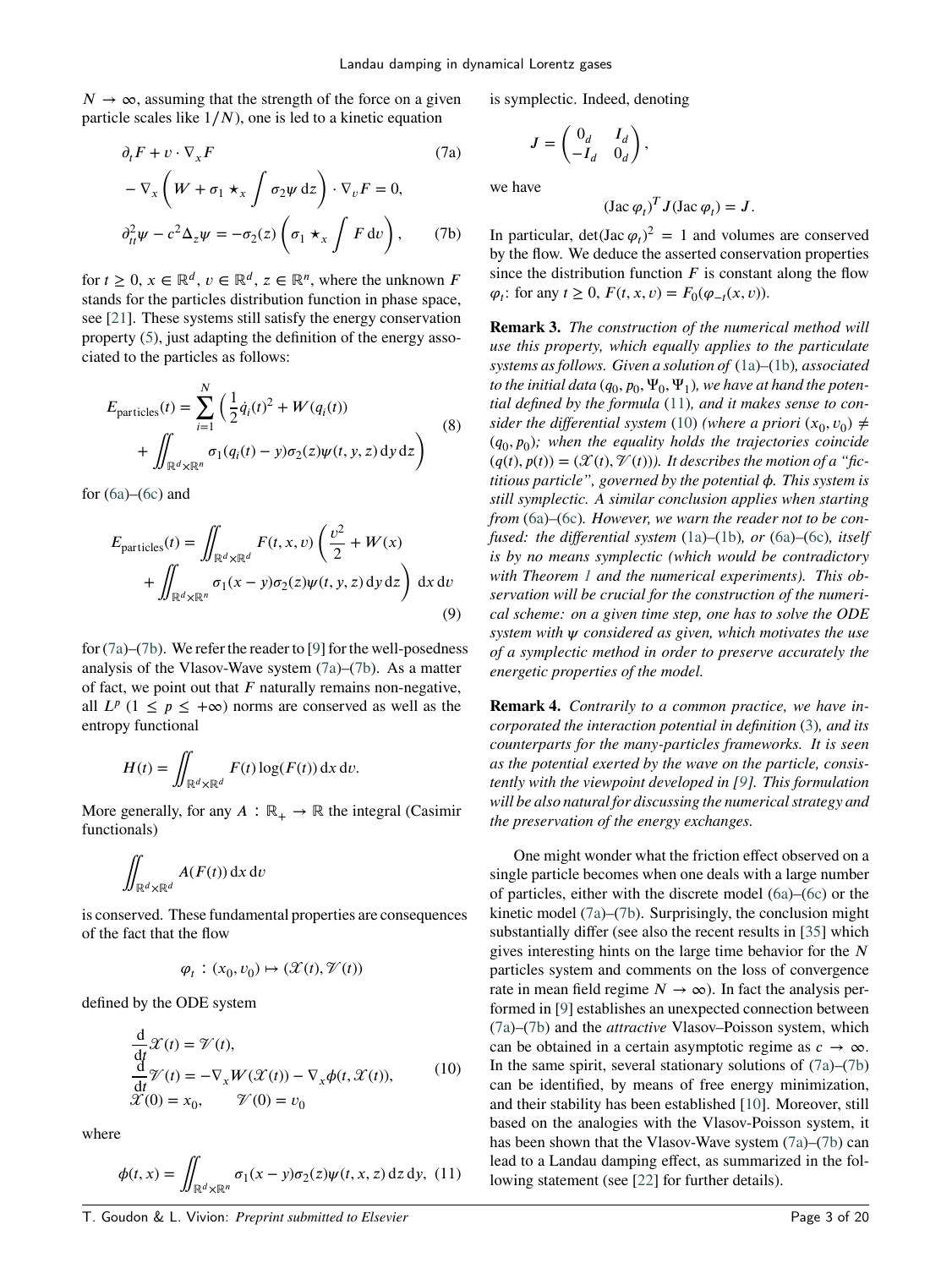**Theorem 5.** *Let*  $W = 0$ ,  $n = 3$  *and suppose that*  $x \in \mathbb{T}^d$ *. If* the initial data  $(F_0,\psi_0,\psi_1)$  are homogeneous with respect to  $\dot{x}$ , then the unique solution  $(F(t), \psi(t))$  of  $(7a)$ – $(7b)$  satisfies  $F(t) = F_0$  for any *t.* If  $F_0$  satisfies a certain criterion of  $l$ *inear stability and considering*  $(\widetilde{F}_0, \widetilde{\psi}_0, \widetilde{\psi}_1)$  *small enough*  $\mathit{perturbations}$  of  $(F_0, \psi_0, \psi_1)$ , then, the associated solution  $(\widetilde{F}(t), \widetilde{\psi}(t))$  of  $(7a)$ – $(7b)$  *satisfies the following properties:* 

*• the force term*

$$
-\nabla_x \left( \sigma_1 \star_x \int \sigma_2 \widetilde{\psi} \,dz \right)
$$

*converges (strongly) to* 0*,*

• *if, moreover,*  $\widetilde{F}_0$  has the same mass as  $F_0$ , the macro*scopic density*  $\int \widetilde{F} \, \mathrm{d}v$  *converges (strongly) to*  $\int F_0 \, \mathrm{d}v$ .

**Remark 6.** *Let us make the following comments:*

- *• The analysis follows arguments for the Vlasov-Poisson system, see [\[28\]](#page-19-17) and [\[3\]](#page-19-18); it adapts also when dealing for the problem set on* ℝ*<sup>𝑑</sup> , following [\[4\]](#page-19-19). The decay rate can be explicited, depending on the functional* framework for the perturbation  $\widetilde{F}_{0}$ .
- Given a spatially homogeneous profile  $F_0$ , the crite*rion ensuring the linear stability holds provided c is large enough.*
- Again, the role of the dimension  $n = 3$  *(in fact n odd*) *and*  $n \geq 3$ *) is crucial for establishing the Landau damping.*

We wish to investigate these questions on numerical grounds. In particular, we address the following issues:

- for the single particle model [\(1a\)](#page-0-1)–[\(1b\)](#page-0-2), to illustrate the validity of Theorem [1](#page-1-3) and observe the friction effect, for both a confining potential or a constant force, in which case we discuss the behavior of the asymptotic speed.
- for [\(6a\)](#page-1-1)–[\(6c\)](#page-1-2), to investigate the *N*-particles large time dynamics. When  $N > 1$  particles interact, the situation looks much more intricate and several scenario emerge. Roughly speaking either the particles ignore each other, possibly after a very short time of interaction, and they behave as they were alone, or they form clusters that create their own confining potential. Such cluster may move or stop, even if, individually, each particle in the cluster keeps moving. (Further results on the large time asymptotics for *N* particles in a confining potential can be found in [\[35\]](#page-19-14).)
- For the kinetic model  $(7a)$ – $(7b)$ , to illustrate the Landau damping phenomena.

We will pay a specific attention to discuss the role of the assumptions of the wave-space dimension  $n$ , and on the wavespeed *c*. The numerical investigation of these questions require to take into consideration the specific features of the models in order to construct the numerical method:

- as said above, the friction/damping phenomena depend on the wave-space dimension  $n$ , and the case  $n = 3$  definitely has a specific role. Moreover, these phenomena are, more or less, related to the ability to evacuate the energy through the membranes. Hence, one has to simulate the free space wave equation, in dimension  $n = 3$ . This requires to pay attention to the conditions imposed at the boundaries of the wavecomputational domain, in order not to perturb the necessary dispersion effects, which are essential for the asymptotic properties.
- the energy balance, and in particular the exchanges between the kinetic energy of the particles and the vibrational energy of the membranes, are also crucial features of the models, and the discrete version of the problem should preserve as far as possible the dynamics of these exchanges.

These considerations will guide the technical choices to design the numerical scheme. The paper is organized as follows. In Section [2,](#page-3-0) we describe how we can take advantage of spherical symmetries to set up transparent boundary conditions for the wave equation in dimension  $n = 3$  $n = 3$ . Sections 3 and [4](#page-6-0) are devoted to the discretization of the equations, in the *N* particles and in the kinetic frameworks, respectively. In Section [5,](#page-8-0) we discuss in details the energetic properties of the schemes. We present the numerical results in Section [6.](#page-10-0)

# <span id="page-3-0"></span>**2. Discretization of the wave equation with a transparent boundary condition**

In dimension  $n = 1$ , the wave equation propagates the information to the right and to the left with velocities  $\pm c$ , and considering the expression of the solution given by D'Alembert's formula, we find that

$$
(\partial_t + c\partial_x)\psi(t, R_{\text{max}}) = 0 = (\partial_t - c\partial_x)\psi(t, -R_{\text{max}})
$$

constitues transparent boundary conditions that can be used when truncating the computational domain to the interval (−*R*<sub>max</sub>, +*R*<sub>max</sub>). Furthermore, these conditions can be easily implemented. Unfortunately, finding relevant boundary conditions in higher dimensions is far more challenging and leads to non local formula, see [\[14\]](#page-19-20). Nevertheless, in the particular case of the dimension  $n = 3$  (note that Theorems [1](#page-1-3)) and [5](#page-2-4) use this assumption) and for radially symmetric data, there exists a transformation that allows us to go back to the classical wave equation in dimension  $n = 1$ , see e.g. [\[36\]](#page-19-21).

# **2.1. Radially symmetric wave equation**

Consider the wave equation in dimension  $n = 3$ 

$$
\partial_{tt}^2 \psi - c^2 \Delta_z \psi = -\sigma_2(z) S(t, x). \tag{12}
$$

We suppose that

<span id="page-3-1"></span>
$$
\sigma_2(z)=\tilde{\sigma}_2(|z|)
$$

is radially symmetric. If, furthermore, the initial condition

$$
(\psi_0(x, z), \psi_1(x, z)) = (\Psi_0(x, |z|), \Psi_1(x, |z|))
$$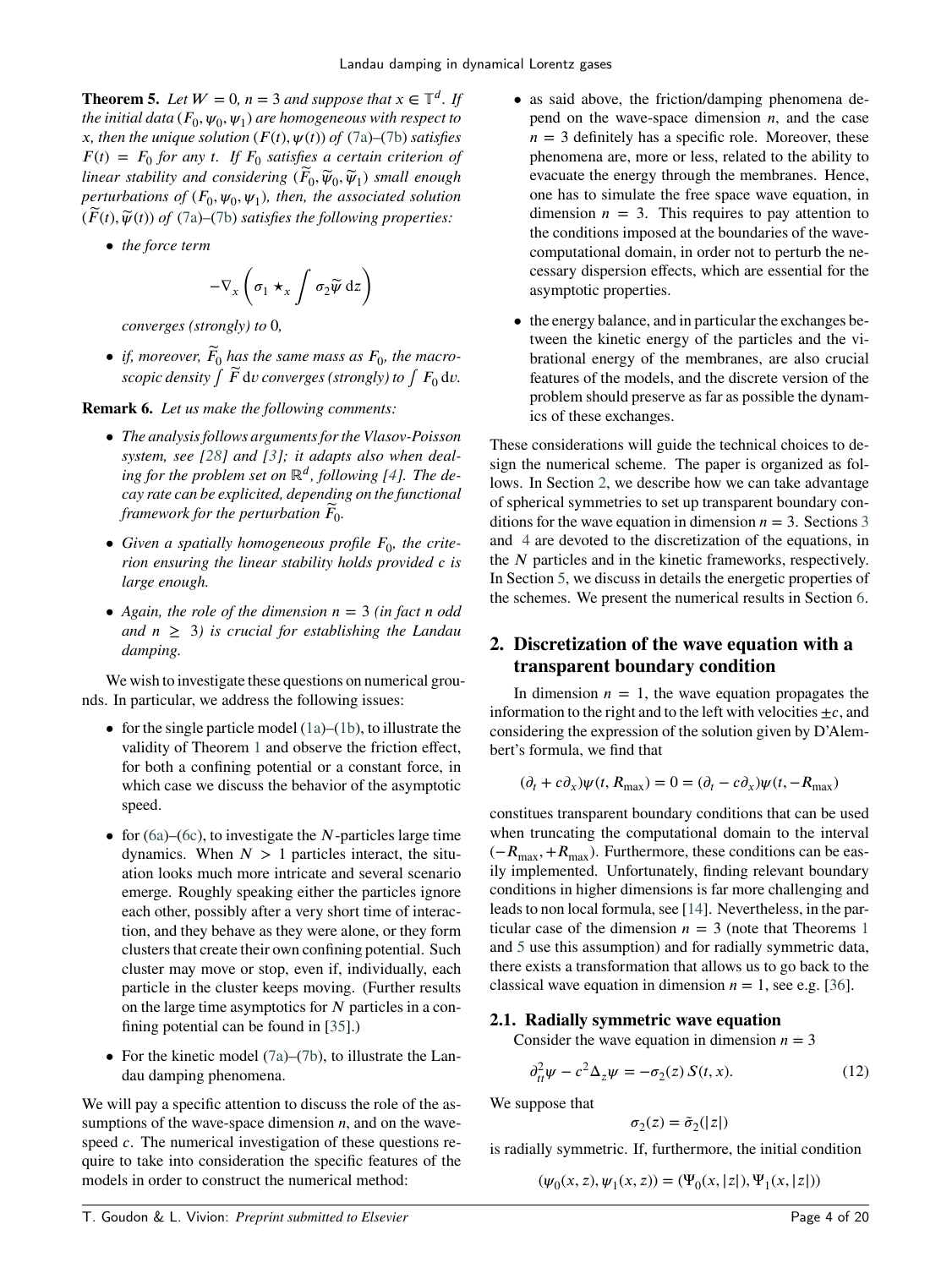is radially symmetric too, then the unique solution  $\psi$  of [\(12\)](#page-3-1) is radially symmetric. We have  $\psi(t, x, z) = \Psi(t, x, |z|)$  and Ψ satisfies

$$
\partial_{tt}^2 \Psi - c^2 \left( \partial_{rr}^2 \Psi + \frac{n-1}{r} \partial_r \Psi \right) = -\tilde{\sigma}_2(r) S(t, x).
$$

We set

<span id="page-4-2"></span>
$$
u(t, x, r) = r\Psi(t, x, r).
$$
 (13)

Using that  $n = 3$ , we check that  $u$  is a solution of the classical wave equation in dimension one

$$
\partial_{tt}^2 u - c^2 \partial_{rr}^2 u = r \left( \partial_{tt}^2 \Psi - c^2 \partial_{rr}^2 \Psi - c^2 \frac{2}{r} \partial_r \Psi \right) = -r \tilde{\sigma}_2(r) S(t, x).
$$

Therefore, truncating the domain to  $|z| \le R_{\text{max}}$ , we can use

$$
\partial_t u + c \partial_r u = 0
$$

as a (simple and exact) transparent boundary condition for  $r = R_{\text{max}}$ . Eventually, we have to solve numerically the following system, for  $t \geq 0$  and  $0 < r < R_{\text{max}}$ ,

$$
\partial_{tt}^2 u - c^2 \partial_{rr}^2 u = -r \tilde{\sigma}_2(r) S(t, x), \qquad (14a)
$$

$$
(u(0, x, r), \partial_t u(0, x, r)) = (r\Psi_0(x, r), r\Psi_1(x, r)), \quad (14b)
$$
  

$$
u(t, x, 0) = 0, \quad \partial_t u(t, x, R_{\text{max}}) + c \partial_r u(t, x, R_{\text{max}}) = 0.
$$
  
(14c)

We remind the reader that *x* appears here as a parameter. In practice, we shall discretize the physical space, and thus we shall deal with this system for a finite number of grid points *x*. Once *u* determined by solving  $(14a)–(14c)$  $(14a)–(14c)$  $(14a)–(14c)$ , we can come back to the original unknown  $\Psi$  (and then  $\psi$ ): for any  $r \neq 0$ , we have  $\Psi(t, x, r) = u(t, x, r)/r$  and for  $r = 0$ , we derive [\(13\)](#page-4-2) to get

$$
\partial_r u(t, x, r) = \Psi(t, x, r) + r \partial_r \Psi(t, x, r).
$$

Since for any smooth solution of [\(12\)](#page-3-1),  $\partial_r \Psi(t, x, 0)$  is bounded (in fact for these solutions  $\partial_r \Psi(t, x, 0) = 0$ ), we eventually get  $\Psi(t, x, 0) = \partial_r u(t, x, 0)$ . Nevertheless, for our purposes, it is not necessary to reconstruct  $\psi$  to solve [\(1a\)](#page-0-1), [\(6a\)](#page-1-1) or [\(7a\)](#page-2-0). Indeed, for these three equations we can write the potential

<span id="page-4-3"></span>
$$
\phi(t, x) = \iint_{\mathbb{R}^d \times \mathbb{R}^n} \sigma_1(x - y) \sigma_2(z) \psi(t, y, z) \, dy \, dz
$$

by means of  $u$ :

$$
\phi(t,x) = 4\pi \int_{\mathbb{R}^d} \sigma_1(x-y) \left( \int_0^{R_{\text{max}}} r \tilde{\sigma}_2(r) u(t,y,r) \, \mathrm{d}r \right) \, \mathrm{d}y. \tag{15}
$$

This equality [\(15\)](#page-4-3) holds true as far as

$$
supp(\tilde{\sigma}_2) \subset [0, R_{\text{max}}],
$$

a condition that we shall use to choose the cut-off parameter  $R_{\text{max}}$ .

# **2.2. Discretization of the radial wave equation** [\(14a\)](#page-4-0)**–**[\(14c\)](#page-4-1)**.**

Let us explain the discretization method for the wave equation; we use quite classical approaches and further information about the schemes can be found in e. g. [\[2,](#page-19-22) [37\]](#page-19-23).

**Radial discretization.** We use a Finite Element Method (FEM). To this end, we introduce a subdivision

<span id="page-4-4"></span>
$$
0 = r_1 < r_2 < \dots < r_K = R_{\text{max}}
$$

of  $[0, R_{\text{max}}]$  and a basis  $(\varphi_1, ..., \varphi_{K_K})$  (with  $K_K \geq K$ ) of polynomial functions associated to this partition and the choice of the family of finite elements. The approached solution reads  $u_h(t, x, r) = \sum_{k=1}^{K_K} u_k(t, x) \varphi_k(r)$  where the numerical unknowns are collected in  $U(t, x) = (u_1, ..., u_{\mathcal{K}_K})(t, x)$ , the vector determined by the system

$$
\mathcal{M}\frac{\mathrm{d}^2}{\mathrm{d}t^2}U(t,x) + C\frac{\mathrm{d}}{\mathrm{d}t}U(t,x) + \mathcal{R}U(t,x) = G(t,x). \tag{16}
$$

<span id="page-4-0"></span>In [\(16\)](#page-4-4),  $\mathcal M$  is the mass matrix, C the diffusion matrix, R the rigidity matrix and the components of  $G(t, x)$  are given by

$$
-S(t,x)\int_0^{R_{\max}} r\tilde{\sigma}_2(r)\varphi_k(r)\,\mathrm{d}r, \qquad \text{for } k \in \{1, ..., \mathcal{K}_K\}.
$$

<span id="page-4-1"></span>Note that Dirichlet boundary conditions are encoded in the mass matrix  $M$  whereas the transparent boundary condition is encoded in the diffusion matrix  $C$ .

**Time discretization.** Next, we make use of Newmark scheme for treating the time derivatives in [\(16\)](#page-4-4). Let  $\delta t > 0$  stand for the time step and set  $t^n = n\delta t$ . Then, the approximation of the solution *u* at time  $t^n$  is  $u^n(x, r) = \sum_{k=1}^{\mathcal{K}_k} \frac{u^n_k(x) \varphi_k(r)}{u^n_k(x)}$ . We denote  $U_x^n$  the vector with components  $\overline{u_k^n(x)}$ . For  $G(t, x) =$ 0, the Newmark scheme reads

<span id="page-4-5"></span>
$$
\mathcal{M} \frac{U_x^{n+1} - 2U_x^n + U_x^{n-1}}{\delta t^2} + C \frac{d U_x^{n+1} + (1 - 2d)U_x^n + (d - 1)U_x^{n-1}}{\delta t} + \mathcal{R} \left(\theta U_x^{n+1} + (1/2 + d - 2\theta)U_x^n + (1/2 - d + \theta)U_x^{n-1}\right) = 0 \quad (17)
$$

where  $0 \le d \le 1$  and  $0 \le \theta \le 1/2$  are parameters of the scheme. Of course, in our situation,  $G(t, x) \neq 0$  and the choice of the time discretization of *G* will depend on the coupling with [\(1a\)](#page-0-1) (resp. [\(6a\)](#page-1-1) or [\(7a\)](#page-2-0)). This will be detailed later on. In practice we will only use this scheme with  $(d, \theta)$  = (1∕2*,* 1∕4). For these parameters the scheme is second order accurate in time and *k*th order in space, where *k* depends of the choice of the FEM basis. Moreover, for these parameters, as far as the support of the wave remains included in the computational domain, the scheme conserves the discrete energy of the homogeneous wave equation. More precisely, as far as  $CU_x^m = 0$  for  $m \in \{n - 1, n, n + 1\}$ , we have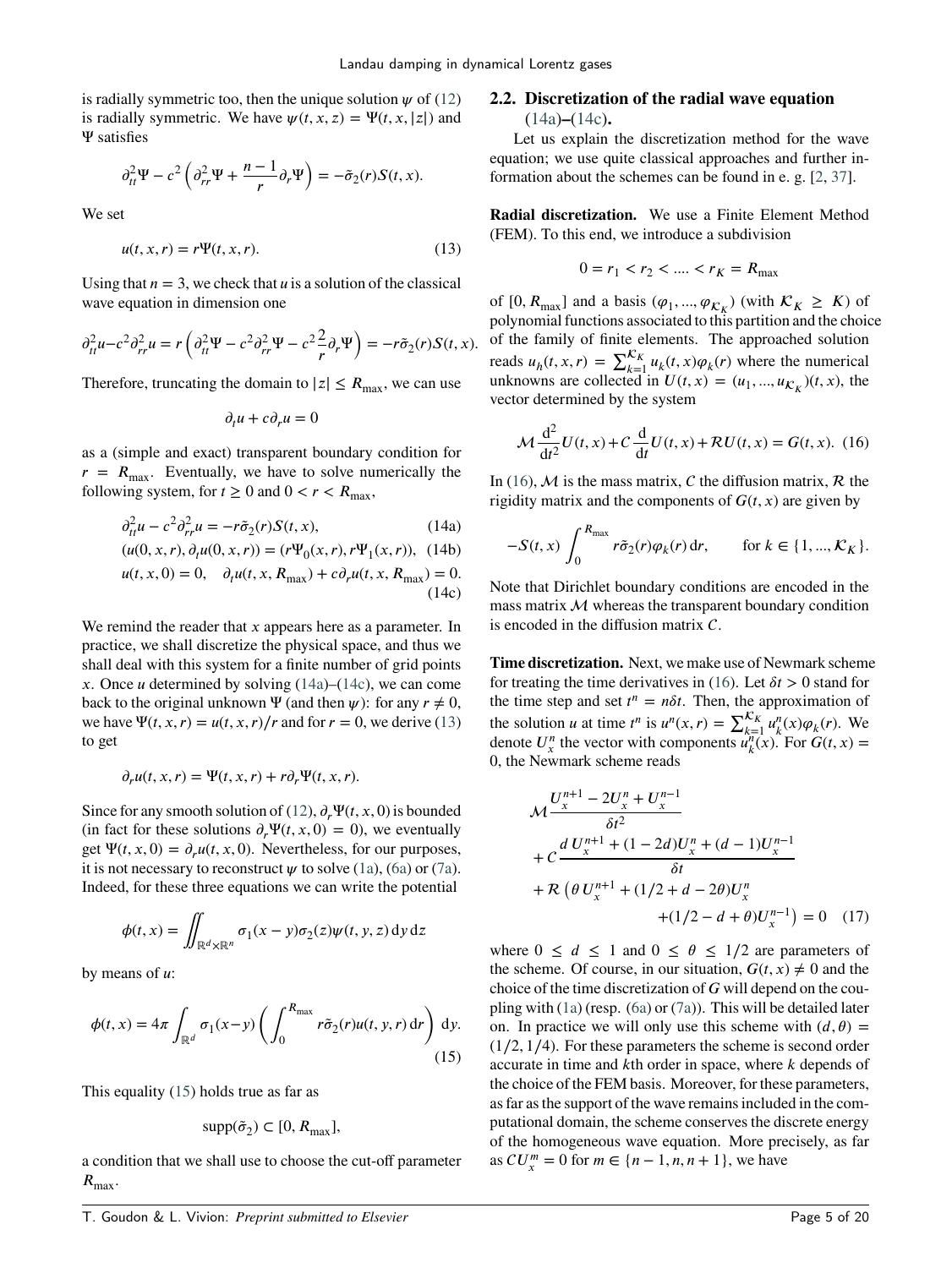$$
\left\langle \mathcal{M} \frac{U_x^{n+1} - U_x^n}{\Delta t/2}, \frac{U_x^{n+1} - U_x^n}{\Delta t/2} \right\rangle
$$
  
+ 
$$
\left\langle \mathcal{R} \frac{U_x^{n+1} + U_x^n}{2}, \frac{U_x^{n+1} + U_x^n}{2} \right\rangle
$$
  
= 
$$
\left\langle \mathcal{M} \frac{U_x^n - U_x^{n-1}}{\Delta t/2}, \frac{U_x^n - U_x^{n-1}}{\Delta t/2} \right\rangle
$$
  
+ 
$$
\left\langle \mathcal{R} \frac{U_x^n + U_x^{n-1}}{2}, \frac{U_x^n + U_x^{n-1}}{2} \right\rangle. (18)
$$

# <span id="page-5-0"></span>**3. Discretization of** [\(1a\)](#page-0-1)**–**[\(1b\)](#page-0-2)

We restrict ourselves to the case where the particles evolve in the one-dimensional torus:  $d = 1$  and  $x \in \mathbb{T}$ <sub>*L*</sub> :=  $\mathbb{R}/(L\mathbb{Z})$ (where  $L > 0$ ). For [\(1a\)](#page-0-1), we thus impose  $q(t) \in \mathbb{T}$ <sub>*t*</sub>. Then we are led to discretize the following system

$$
\begin{cases}\n\dot{q}(t) = p(t), \\
\dot{p}(t) = -\partial_x W(q(t)) - \partial_x \phi(t, q(t)), \\
(q(0), \dot{q}(0)) = (q_0, p_0), \ q(t) \in \mathbb{T}_L,\n\end{cases}
$$

coupled to

$$
\begin{cases}\n\partial_{tt}^2 u - c^2 \partial_{rr}^2 u = -r \tilde{\sigma}_2(r) \sigma_1(x - q(t)), \\
(u(0, x, r), \partial_t u(0, x, r)) = (r \Psi_0(x, r), r \Psi_1(x, r)), \\
u(t, x, 0) = 0, \\
\partial_t u(t, x, R_{\text{max}}) + c \partial_r u(t, x, R_{\text{max}}) = 0,\n\end{cases}
$$

where the potential  $\phi$  is defined by [\(15\)](#page-4-3).

As said in the previous section, we solve the wave equation with a classical Newmark scheme with parameters  $(d, \theta)$  = (1∕2*,* 1∕4). This ensures second order accuracy in time, and *k*th order with respect to the wave direction (depending on the choice of the FEM; in practice we shall work with the Lagrange  $\mathbb{P}_2$  elements, which reaches second order accuracy). The symplectic property of the flow is a fundamental feature of the model. Hence, we make use of the Stormer-Verlet scheme (see [\(23\)](#page-6-1) below) which is a second order accurate symplectic scheme: the discrete flow  $\varphi_n : (q_0, p_0) \mapsto$  $(q^n, p^n)$  is symplectic, where  $q^n$  and  $p^n$  stand for the approximation of  $q$  and  $p$  at time  $t^n$ , respectively. Further details about symplectic schemes can be found e. g. in [\[20,](#page-19-24) Section 1.3.2] and [\[24,](#page-19-25) [31\]](#page-19-26).

We are left with the question of handling the coupling between the two evolution equations. To this end, we pay attention to the energy exchanges. We have already introduced the subdivision  $(r_1, ..., r_K)$  and the basis functions  $(\varphi_1, ..., \varphi_{K_k})$ . Let  $\Delta t > 0$  be the time step. We have set  $t^n = n\Delta t$ ; we shall also need

$$
t^{n+1/2} = (n+1/2)\Delta t.
$$

Next, we also define a subdivision of the physical domain

$$
0 = x_1 < \dots < x_i = i\Delta x < \dots < x_N = L
$$

characterized by the (uniform) space step  $\Delta x$ . We denote  $[x_{i-\frac{1}{2}}, x_{i+\frac{1}{2}}]$  the cell centered at  $x_i$ . Therefore the numerical unknowns for the wave equation are denoted  $u_{i,k}^n$ ; they define the following approximation  $u^n$  of the wave at time  $t^n$ 

$$
u^{n}(x,r)=\sum_{i=1}^{N}\sum_{k=1}^{K_{k}}u_{i,k}^{n}\mathbf{1}_{\left[x_{i-\frac{1}{2}},x_{i+\frac{1}{2}}\right]}(x)\varphi_{k}(r).
$$

<span id="page-5-3"></span>It is also convenient to introduce

$$
u_k^n(x) = \sum_{i=1}^N u_{i,k}^n \mathbf{1}_{\left[x_{i-\frac{1}{2}}, x_{i+\frac{1}{2}}\right]}(x),
$$

so that

<span id="page-5-1"></span>
$$
u_{i,k}^n = \frac{1}{\Delta x} \int_{x_{i-\frac{1}{2}}}^{x_{i+\frac{1}{2}}} u_k^n(x) \, dx.
$$

We shall denote  $U_{x}^{n}$  and  $U_{i}^{n}$  the vector in  $\mathbb{R}^{\mathcal{K}_{K}}$  with components  $u_k^n(x)$  and  $u_{i,k}^n$ , respectively. Hence, the potential  $\phi$  at time  $t^n$  can be approached by

$$
\phi^{n}(x) = 4\pi \int_{0}^{L} \sigma_{1}(x - y) \left( \int_{0}^{R_{\max}} r \tilde{\sigma}_{2}(r) u^{n}(y, r) dr \right) dy
$$

$$
= 4\pi \sum_{i=1}^{N} \sum_{k=1}^{K_{K}} u_{i,k}^{n} \left( \int_{x_{i-\frac{1}{2}}}^{x_{i+\frac{1}{2}}} \sigma_{1}(x - y) dy \right)
$$

$$
\times \left( \int_{0}^{R_{\max}} r \tilde{\sigma}_{2}(r) \varphi_{k}(r) dr \right).
$$
(19)

Accordingly, we have

$$
(\partial_x \phi)^n(x) = \partial_x \phi^n(x)
$$
  
=  $4\pi \sum_{i=1}^N \sum_{k=1}^{K_K} u_{i,k}^n \left( \int_{x_{i-\frac{1}{2}}}^{x_{i+\frac{1}{2}}} \partial_x \sigma_1(x - y) dy \right)$   

$$
\times \left( \int_0^{R_{\text{max}}} r \tilde{\sigma}_2(r) \varphi_k(r) dr \right)
$$
  
=  $4\pi \sum_{i=1}^N \sum_{k=1}^{K_K} u_{i,k}^n \left( -\sigma_1(x - x_{i+\frac{1}{2}}) + \sigma_1(x - x_{i-\frac{1}{2}}) \right)$   

$$
\times \left( \int_0^{R_{\text{max}}} r \tilde{\sigma}_2(r) \varphi_k(r) dr \right).
$$
 (20)

Having at hand the approximated quantity  $u^{n+\frac{1}{2}}$ , we define similarly the approached potential at time  $t^{n+\frac{1}{2}}$ . Eventually, we set

<span id="page-5-2"></span>
$$
\phi^{n+\frac{1}{4}} = \frac{\phi^{n+\frac{1}{2}} + \phi^n}{2} \quad \text{et} \quad \partial_x \phi^{n+\frac{1}{4}} = \frac{\partial_x \phi^{n+\frac{1}{2}} + \partial_x \phi^n}{2}.
$$

T. Goudon & L. Vivion: *Preprint submitted to Elsevier* Page 6 of 20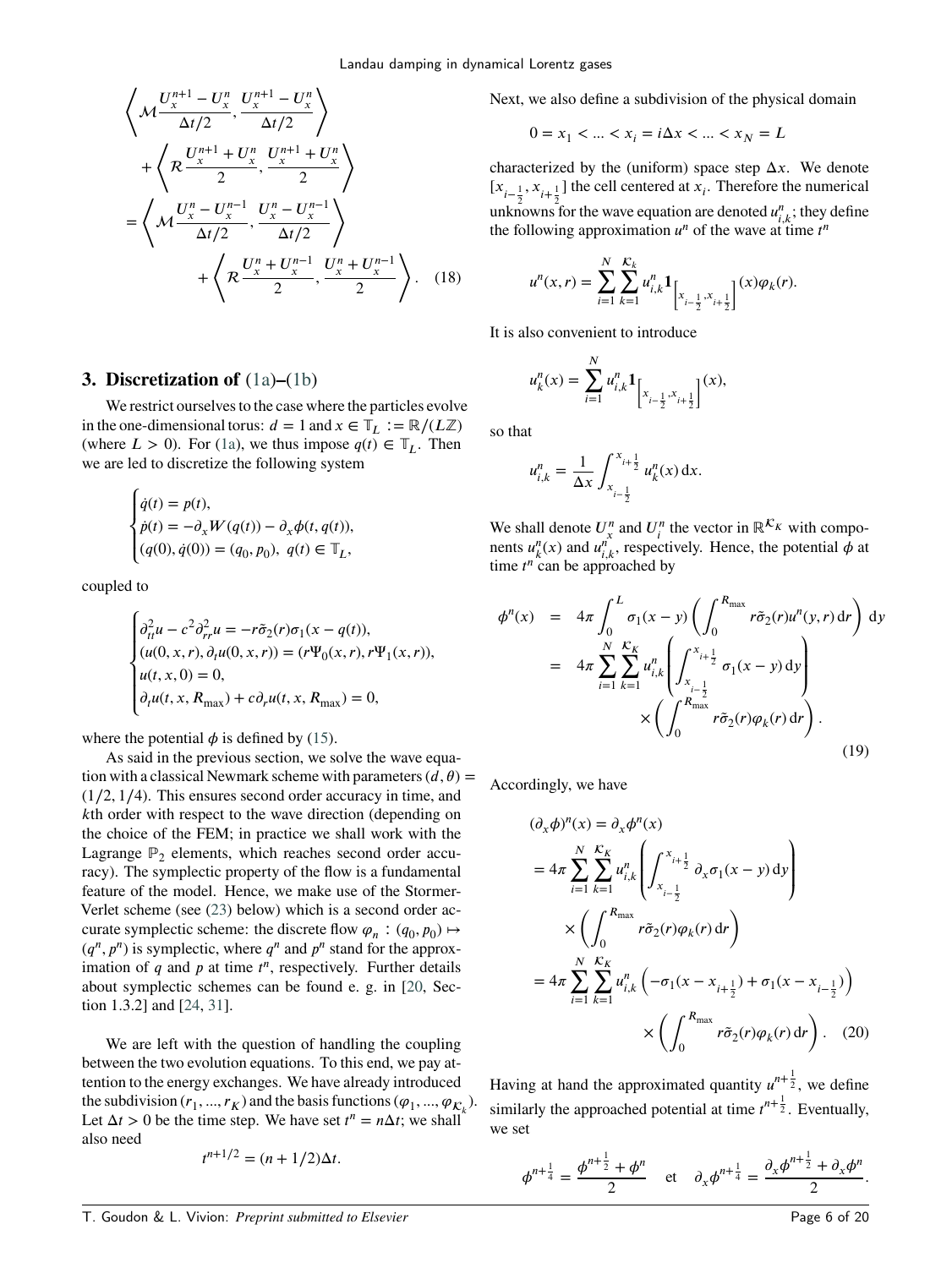**Time-discretization.** Suppose that we have computed  $q^n$ ,  $p^n$ ,  $u^{n-1/2}$  and  $u^n$ . We are going to update these quantities and define  $q^{n+1}$ ,  $p^{n+1/2}$ ,  $p^{n+1}$ ,  $u^{n+1/2}$  and  $u^{n+1}$ . To this end, we solve numerically the following two equations on the time interval  $[t^n, t^{n+1}]$ .

$$
\begin{cases}\n\frac{\partial_u^2 u - c^2 \partial_{rr}^2 u = -r \tilde{\sigma}_2(r) \sigma_1(x - q^n)}{u(t^{n - \frac{1}{2}}) = u^{n - \frac{1}{2}}; u(t^n) = u^n}\n\end{cases}
$$
\n
$$
\begin{cases}\n\dot{q}(t) = p(t) \\
\dot{p}(t) = -\partial_x W(q(t)) - \partial_x \phi^{n + \frac{3}{4}}(q(t)) \\
q(t^n) = q^n; p(t^n) = p^n\n\end{cases}
$$

The approximation  $q^n$  allows us to compute an approximation of the right hand side of the wave equation:  $\vec{r} \tilde{\sigma}_2(r) \sigma_1(x-\vec{r})$  $q^n$ ), that can be used on all the interval  $[t^n, t^{n+1}]$ . Then, we compute  $u^{n+1/2}$  and  $u^{n+1}$  by applying the Newmark scheme on two half time steps. More precisely, we apply [\(17\)](#page-4-5) with  $\delta t = \Delta t/2$  and we average over the cell  $(x_{i-1/2}, x_{i+1/2})$ . It leads to the following scheme:

<span id="page-6-2"></span>
$$
\begin{cases}\n\mathcal{M} \frac{U_i^{n+\frac{1}{2}} - 2U_i^n + U_i^{n-\frac{1}{2}}}{(\Delta t/2)^2} + C \frac{U_i^{n+\frac{1}{2}} + U_i^{n-\frac{1}{2}}}{\Delta t/2} \\
+ \mathcal{R} \left( \frac{1}{4} U_i^{n+\frac{1}{2}} + \frac{1}{2} U_i^n + \frac{1}{4} U_i^{n-\frac{1}{2}} \right) = G_i^n \\
\mathcal{M} \frac{U_i^{n+1} - 2U_i^{n+\frac{1}{2}} + U_i^n}{(\Delta t/2)^2} + C \frac{U_i^{n+1} + U_i^n}{\Delta t/2} \\
+ \mathcal{R} \left( \frac{1}{4} U_i^{n+1} + \frac{1}{2} U_i^{n+\frac{1}{2}} + \frac{1}{4} U_i^n \right) = G_i^n\n\end{cases} (21)
$$

where  $G_i^n$  stands for the vector in  $\mathbb{R}^{\mathcal{K}_K}$  with components

$$
-\left(\frac{1}{\Delta x}\int_{x_{i-\frac{1}{2}}}^{x_{i+\frac{1}{2}}} \sigma_1(x-q^n) dx\right) \left(\int_0^{R_{\max}} r\tilde{\sigma}_2(r)\varphi_k(r) dr\right).
$$
\n(22)

We turn to the equation for the particle. With the obtained approximations of *u*, we define  $\partial_x \phi^{n+1/2}$ ,  $\partial_x \phi^{n+1}$  and  $\partial_x \phi^{n+3/4} =$  $(\partial_x \phi^{n+1/2} + \partial_x \phi^{n+1})/2$ . Then we use on all the interval  $[t^n, t^{n+1}]$  this approximation of the force term. Since the force term  $-\partial_x W(x) - \partial_x \phi^{n+3/4}(x)$  is constant in time, applying the Stormer-Verlet scheme eventually leads to the following scheme:

<span id="page-6-1"></span>
$$
\begin{cases}\np^{n+\frac{1}{2}} = p^n - \frac{\Delta t}{2} \partial_x W(q^n) - \frac{\Delta t}{2} \partial_x \phi^{n+\frac{3}{4}}(q^n) \\
q^{n+1} = q^n + \Delta t \, p^{n+\frac{1}{2}} \\
p^{n+1} = p^{n+\frac{1}{2}} - \frac{\Delta t}{2} \partial_x W(q^{n+1}) - \frac{\Delta t}{2} \partial_x \phi^{n+\frac{3}{4}}(q^{n+1}).\n\end{cases} \tag{23}
$$

The full scheme is obtained by combining [\(21\)](#page-6-2) and [\(23\)](#page-6-1). We will justify this time discretization in terms of energy balance in Section [5.](#page-8-0)

# <span id="page-6-0"></span>**4. Discretization of** [\(7a\)](#page-2-0)**–**[\(7b\)](#page-2-1)

Again, we restrict the discussion to the case  $x \in \mathbb{T}$ . Moreover we should also deal with a truncated velocity domain  $[-V_{\text{max}}, V_{\text{max}}]$ , where  $V_{\text{max}}$  is chosen large enough so that it is reasonable to impose

$$
F(t, x, -V_{\text{max}}) = 0 = F(t, x, V_{\text{max}}),
$$

considering initial data such that  $\text{supp}(F_0) \subset \mathbb{T}_L \times [-V_{\text{max}}, V_{\text{max}}]$ . We are thus concerned with the simulation of (adding an external potential does not add any difficulty, and we take  $W = 0$  in this presentation for the sake of clarity):

$$
\begin{cases}\n\partial_t F + v \, \partial_x F - \partial_x \phi \, \partial_v F = 0 \\
F(0, x, v) = F_0(x, v) \\
F(t, 0, v) = F(t, L, v) \\
F(t, x, -V_{max}) = F(t, x, V_{max}) = 0\n\end{cases}
$$
\n
$$
\begin{cases}\n\partial_t^2 u - c^2 \partial_{rr}^2 u = -r \tilde{\sigma}_2(r) \sigma_1(x - q(t)) \\
(u(0, x, r), \partial_t u(0, x, r)) = (r \Psi_0(x, r), r \Psi_1(x, r)) \\
u(t, x, 0) = 0 \\
\partial_t u(t, x, R_{max}) + c \partial_r u(t, x, R_{max}) = 0\n\end{cases}
$$

where the potential  $\phi$  is defined by [\(15\)](#page-4-3).

The wave equation is treated by using the Newmark scheme and the FEM as described above. For the kinetic equation, we use a Semi-Lagrangian finite volume scheme: the Positive and Flux Conservative (PFC) method that guarantees at the discrete level the conservation of mass, positivity of the solution and a maximum principle. Details and comments about this scheme can be found e. g. in [\[18,](#page-19-27) [16,](#page-19-28) [17\]](#page-19-29) and the references therein. Note that other approaches, based on DG or WENO approximations could be used as well, see [\[23,](#page-19-30) [29,](#page-19-31) [30\]](#page-19-32) for details on such approaches for Vlasov's equations.

<span id="page-6-3"></span>We adapt the time discretization described for  $(1a)$ – $(1b)$ in order to care of the energy balance. With the time step  $\Delta t > 0$  we still denote  $t^n = n\Delta t$  and  $t^{n+1/2} = (n+1/2)\Delta t$ . We construct a grid of the phase space with space and velocity steps  $\Delta x > 0$  and  $\Delta v > 0$  respectively. Let  $x_{i+1/2} =$  $(i+1/2)\Delta x$ , for  $i \in \{1, ..., N\}$ , and  $v_{j+1/2} = (j+1/2)\Delta v$ , for  $j \in \{-M, ..., M\}$ , with  $N\Delta x = L$  and  $M\Delta v = V_{\text{max}}$ . We denote by  $C_{i,j}$  the cell  $[x_{i-1/2}, x_{i+1/2}] \times [v_{j-1/2}, v_{j+1/2}]$ , with center  $(x_i, v_j)$ . From the discrete quantities  $u_{i,k}^n$ , we construct the approximation  $(x, r) \mapsto u^n(x, r)$  as above. The potential  $\phi^n$  and  $\partial_x \phi^n$  are still defined by [\(19\)](#page-5-1) and [\(20\)](#page-5-2). From the numerical unknowns  $F_{i,j}^n$ , we define the approximated distribution function

$$
F^{n}(x, v) = \sum_{i=1}^{N} \sum_{j=-M}^{M} F_{i,j}^{n} 1_{C_{i,j}}(x, v).
$$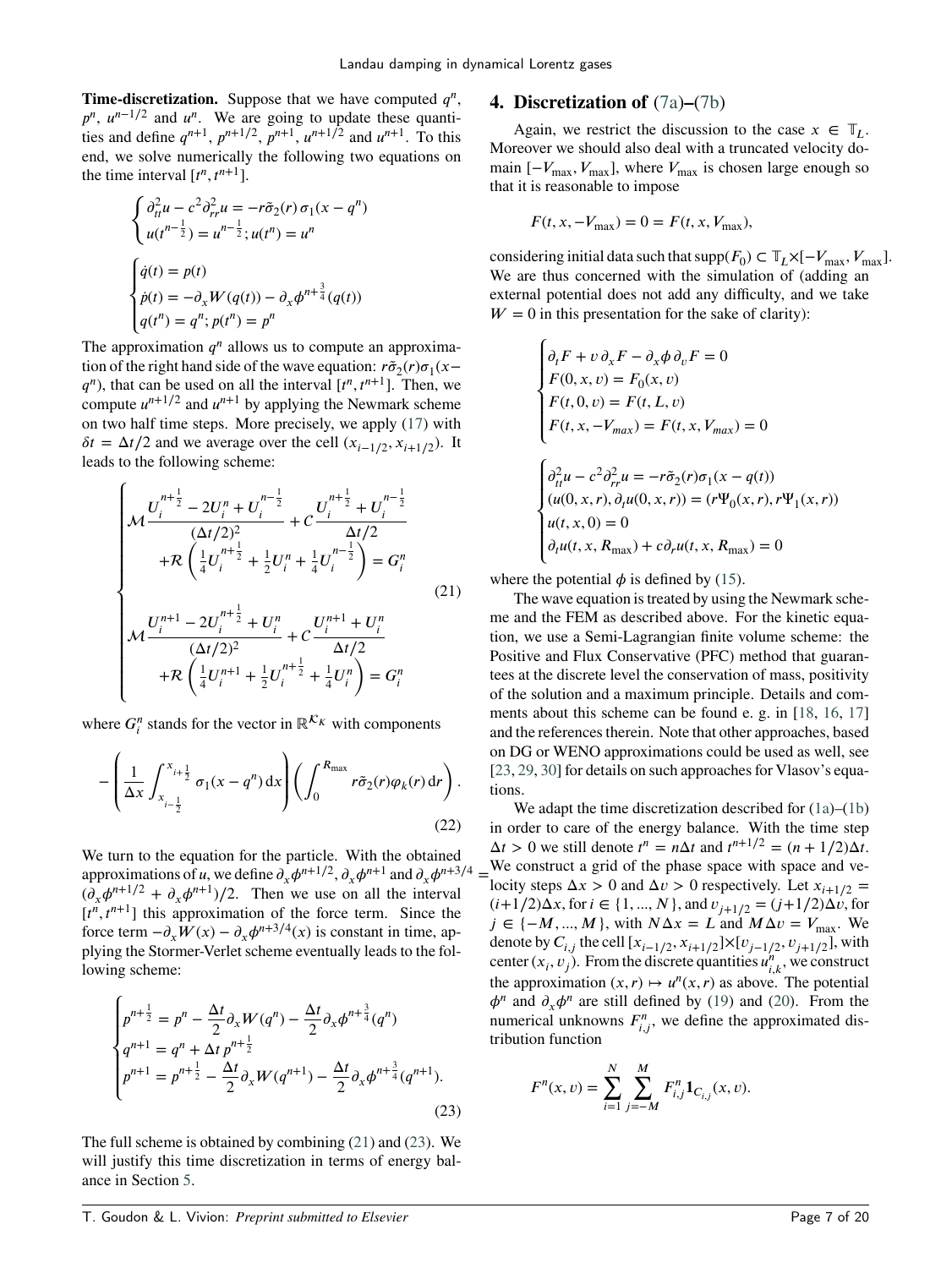The macroscopic density  $\rho$  at time  $t^n$  is thus given by

$$
\rho^{n}(x) = \int_{-V_{max}}^{V_{max}} F_h(t, x, v) dv
$$
  
= 
$$
\sum_{i=1}^{N} \left( \Delta v \sum_{j=-M}^{M} F_{i,j}^{n} \right) \mathbf{1}_{\left[x_{i-\frac{1}{2}}, x_{i+\frac{1}{2}}\right]}(x).
$$
 (24)

The convolution  $\sigma_1 \star \rho$  at time  $t^n$  becomes

$$
(\sigma_1 \star \rho)^n(x) = \sigma_1 \star \rho^n(x)
$$
  
=  $\Delta v \sum_{i=1}^N \sum_{j=-M}^M F_{i,j}^n \left( \int_{x_{i-\frac{1}{2}}}^{x_{i+\frac{1}{2}}} \sigma_1(x-y) dy \right).$  (25)

## **4.1. Time-discretisation**

Knowing the approximations of  $F$  and  $u$  up to  $t^n$ , we obtain the updated quantities  $u^{n+1/2}$ ,  $u^{n+1}$  and  $F^{n+1}$  by solving the following equations on  $[t^n, t^{n+1}]$ :

$$
\begin{cases} \partial_{tt}^2 u - c^2 \partial_{rr}^2 u = -r \sigma_2(r) (\sigma_1 \star \rho)^n, \\ u(t^{n-\frac{1}{2}}) = u^{n-\frac{1}{2}} \, ; u(t^n) = u^n, \end{cases}
$$

$$
\begin{cases} \partial_t F + v \, \partial_x F - \partial_x \phi^{n+\frac{3}{4}} \, \partial_v F = 0, \\ F(t^n) = F^n \end{cases}
$$

With  $F^n$  we determine  $(\sigma_1 \star \rho)^n$ , which is used to evaluate the source term for the wave equation. Iterating over two timesteps  $\delta t = \Delta t/2$  the Newmark scheme [\(17\)](#page-4-5), we get  $u^{n+1/2}$ and  $u^{n+1}$ . To be specific, we have

<span id="page-7-0"></span>
$$
\begin{cases}\n\mathcal{M} \frac{U_i^{n+\frac{1}{2}} - 2U_i^n + U_i^{n-\frac{1}{2}}}{(\Delta t/2)^2} + C \frac{U_i^{n+\frac{1}{2}} + U_i^{n-\frac{1}{2}}}{\Delta t/2} \\
+ \mathcal{R} \left( \frac{1}{4} U_i^{n+\frac{1}{2}} + \frac{1}{2} U_i^n + \frac{1}{4} U_i^{n-\frac{1}{2}} \right) = G_i^n \\
\mathcal{M} \frac{U_i^{n+1} - 2U_i^{n+\frac{1}{2}} + U_i^n}{(\Delta t/2)^2} + C \frac{U_i^{n+1} + U_i^n}{\Delta t/2} \\
+ \mathcal{R} \left( \frac{1}{4} U_i^{n+1} + \frac{1}{2} U_i^{n+\frac{1}{2}} + \frac{1}{4} U_i^n \right) = G_i^n\n\end{cases}
$$
\n(26)

<span id="page-7-1"></span>where  $U_i^n = (u_{i,1}^n, ..., u_{i,\mathcal{K}_K}^n)$  and the components  $G_{i,k}^n$  are defined by

$$
-\left(\frac{1}{\Delta x}\int_{x_{i-\frac{1}{2}}}^{x_{i+\frac{1}{2}}} (\sigma_1 \star \rho)^n(x) dx\right) \left(\int_0^{R_{\max}} r\tilde{\sigma}_2(r)\varphi_k(r) dr\right).
$$
\n(27)

Having disposed of the wave equation, we compute the force terms  $\partial_x \phi^{n+1/2}$  and  $\partial_x \phi^{n+1}$ , as well as

$$
\partial_x \phi^{n+3/4} = \frac{\partial_x \phi^{n+1/2} + \partial_x \phi^{n+1}}{2}
$$

*.*

Replacing the force by this constant quantity over the time interval, we obtain  $F^{n+1}$  by solving the corresponding Liouville equation with the PFC scheme.

# **4.2. Discretisation of the kinetic equation with the PFC scheme**

We start with the time-splitting

 $\overline{a}$ 

$$
\begin{cases} \partial_t F^\star + v \partial_x F^\star = 0, \ t \in [t^n, t^{n+1}] \\ F^\star(t^n) = F(t^n) = F^n \end{cases}
$$

$$
\begin{cases} \partial_t F^{\star \star} - \partial_x \phi^{n+\frac{3}{4}} \partial_v F^{\star \star} = 0, \ t \in [t^n, t^{n+1}] \\ F^{\star \star}(t^n) = F^\star(t^{n+1}). \end{cases}
$$

<span id="page-7-2"></span>The consistency analysis of such time splitting methods with Landau damping is considered in [\[15\]](#page-19-33). The solutions of these equations at the final time  $t^{n+1}$  are obtained by integrating along characteristics:

$$
\begin{cases}\nF^{\star}(t^{n+1}, x, v) &= F^{\star}(t^n, X(t^n, t^{n+1}, x, v), v) \\
&= F^{\star}(t^n, x - \Delta t v, v), \\
F^{\star \star}(t^{n+1}, x, v) &= F^{\star \star}(t^n, x, V(t^n, t^{n+1}, x, v)) \\
&= F^{\star \star}(t^n, x, v + \Delta t \partial_x \phi^{n + \frac{3}{4}}(x)).\n\end{cases}
$$

Let us set

$$
F_{i,j}^{\star,n} = \frac{1}{\Delta x} \int_{x_{i-\frac{1}{2}}}^{x_{i+\frac{1}{2}}} F^{\star}(t^n, x, v_j) dx,
$$

and

$$
F_{i,j}^{\star\star,n} = \frac{1}{\Delta v} \int_{v_{j-\frac{1}{2}}}^{v_{j+\frac{1}{2}}} F^{\star\star}(t^n, x_i, v) \,dv.
$$

On the one hand, we obtain

$$
F_{i,j}^{\star,n+1} = \frac{1}{\Delta x} \int_{x_{i-\frac{1}{2}}-\Delta t}^{x_{i-\frac{1}{2}}-\Delta t} F^{\star}(t^n, x, v_j) dx + F_{i,j}^{\star,n}
$$

$$
-\frac{1}{\Delta x} \int_{x_{i+\frac{1}{2}}-\Delta t}^{x_{i+\frac{1}{2}}-\Delta t} F^{\star}(t^n, x, v_j) dx,
$$

and, on the other hand, we get

$$
F_{i,j}^{\star\star,n+1} = \frac{1}{\Delta v} \int_{v_{j-\frac{1}{2}}+\Delta t \partial_x \phi_i^{n+\frac{3}{4}}}^{v_{j-\frac{1}{2}}} F^{\star\star}(t^n, x_i, v) dv
$$
  
+
$$
F_{i,j}^{\star\star,n} - \frac{1}{\Delta v} \int_{v_{j+\frac{1}{2}}+\Delta t \partial_x \phi_i^{n+\frac{3}{4}}}^{v_{j+\frac{1}{2}}+\Delta t \partial_x \phi_i^{n+\frac{3}{4}}} F^{\star\star}(t^n, x_i, v) dv,
$$

where we denote  $\partial_x \phi_i^{n+3/4}$  $\partial_x \phi^{n+3/4}(x_i)$ . The scheme relies on relevant approximations, denoted  $\Psi_{i+1/2,j}^{\star,n}$  and  $\Psi_{i,j+1}^{\star,n}$  $(i,j+1/2)$ respectively, of the integrals

$$
\frac{1}{\Delta x} \int_{x_{i+\frac{1}{2}} - \Delta t v_j}^{x_{i+\frac{1}{2}}} F^{\star}(t^n, x, v_j) \, dx
$$

and

$$
\frac{1}{\Delta v} \int_{v_{j+\frac{1}{2}}+\Delta t \partial_x \phi_i^{n+\frac{3}{4}}}^{v_{j+\frac{1}{2}}} F^{\star \star}(t^n, x_i, v) \, \mathrm{d}v.
$$

T. Goudon & L. Vivion: *Preprint submitted to Elsevier* Page 8 of 20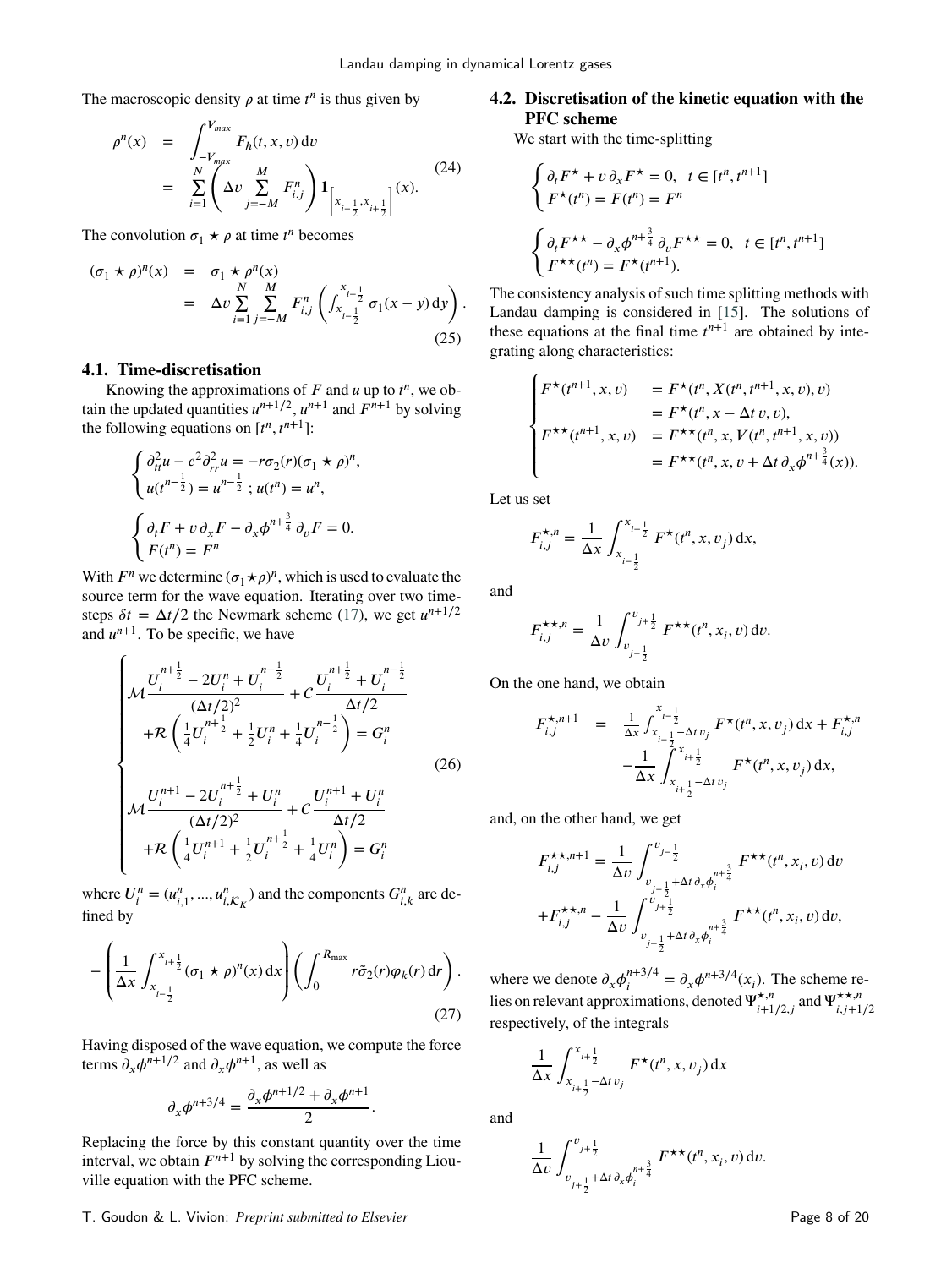The scheme thus reads

<span id="page-8-1"></span>
$$
\begin{cases}\nF_{i,j}^{\star,n} = F_{i,j}^n \\
F_{i,j}^{\star,n+1} = F_{i,j}^{\star,n} + \frac{1}{\Delta x} \left( \Psi_{i-1/2,j}^{\star,n} - \Psi_{i+1/2,j}^{\star,n} \right) \\
F_{i,j}^{\star\star,n} = F_{i,j}^{\star,n+1} \\
F_{i,j}^{\star\star,n+1} = F_{i,j}^{\star\star,n} + \frac{1}{\Delta v} \left( \Psi_{i,j-1/2}^{\star\star,n} - \Psi_{i,j+1/2}^{\star\star,n} \right) \\
F_{i,j}^{n+1} = F_{i,j}^{\star\star,n+1}\n\end{cases} \tag{28}
$$

**Definition of**  $\Psi_{i+1/2,j}^{\star,n}$  and  $\Psi_{i,j+1/2}^{\star,n}$ . We construct a polynomial approximation  $\tilde{F}_h^n(x, v)$  of  $\tilde{F}^n(x, v)$  by using the values  $F_{i,j}^n$ . Then,  $\Psi_{i+1/2,j}^{\star,n}$  and  $\Psi_{i,j+1/2}^{\star,\star,n}$  are simply deduced by computing the primitive of the polynomial  $F_h^n(x, v)$ . In order to satisfy the fundamental properties of positivity, maximum principle and mass conservation, this reconstruction should incorporate slope limiters that control the effects of too high gradients, due in particular to filamentation effects in phase space. We refer the reader to [\[16,](#page-19-28) [17,](#page-19-29) [18,](#page-19-27) [33,](#page-19-34) [34\]](#page-19-35) for further details on the pros and cons of the reconstruction techniques. Here, we make use of a reconstruction based on third order polynomials (thus third order accurate when the gradients remain moderate).

# <span id="page-8-0"></span>**5. Discrete energy balance**

In this Section, we motivate the construction of the scheme  $(21)$ – $(23)$  and  $(26)$ – $(28)$  by discussing the discrete energy balance. We point out that it could be misleading to conserve the discrete *total* energy. It is much more important to reproduce well the energy *exchanges* between the particles and the waves. Indeed, it might be possible to conserve exactly the total energy, but with particles and wave energies far from their expected values. For this reason, we focus our attention on the energy exchanges, possibly at the price of sacrificing the exact conservation of the total energy.

Let us go back to the basic energetic properties of the equations under consideration. If  *is the solution of the* wave equation

$$
\partial_{tt}^2 u - c^2 \partial_{rr}^2 u = f,
$$

then  $E_{\text{wave}}$  defined by [\(4\)](#page-1-4) satisfies

$$
\frac{\mathrm{d}}{\mathrm{d}t}E_{\text{wave}}(t) = \iint \partial_t u(t)f(t) \,\mathrm{d}x \,\mathrm{d}r,
$$

and this energy is conserved when  $f = 0$ . If  $q$  is solution of the ODE

$$
\ddot{q}(t) = -\nabla_x W(q(t)) - \nabla_x \phi(t, q(t)),
$$

then  $E_{\text{particle}}$  defined by [\(3\)](#page-0-3) satisfies

$$
\frac{\mathrm{d}}{\mathrm{d}t} E_{\text{particle}}(t) = \left(\partial_t \phi\right)(t, q(t)).
$$

In particular  $E_{\text{particle}}(t)$  is conserved when the potential  $\phi$ does not depend on the time variable. Going back to the cou-pled system [\(1a\)](#page-0-1)–[\(1b\)](#page-0-2), the total energy  $E = E_{\text{wave}} + E_{\text{particle}}$ 

is conserved because the source term *f* of the wave equation and the time-dependent potential  $\phi$  fulfil the cancellation property

$$
\iint \partial_t u(t) f(t) \, dx \, dr + \partial_t \phi(t, q(t)) = 0.
$$

Therefore, the guidelines for constructing a energetically relevant scheme for [\(1a\)](#page-0-1)–[\(1b\)](#page-0-2) should be:

- (*i*) the scheme for the wave equation conserves the discrete analog of  $E_{\text{wave}}$  when the source term  $f$  vanishes,
- (*ii*) the scheme for the particle equation conserves the discrete analog of  $E_{\text{particle}}$  when the potential  $\phi$  does not depend on time,
- (*iii*) the discrete coupling is such that the contributions from the analog of  $\iint \partial_t u(t) f(t) dx dr$  and  $\partial_t \phi(t, q(t))$  cancel out.

Criterion (*i*) is a standard requirement for a scheme for the wave equation; by the way it is fulfilled by  $(21)$ . Item  $(ii)$ is more delicate; having a symplectic scheme usually guarantees it is satisfied approximately, the discrete energy oscillates about the expected value, and energy conservation holds only in average. The coupling strategy devised above, see [\(21\)](#page-6-2)–[\(23\)](#page-6-1), is precisely intended to satisfy *(iii)*. The constructed scheme is satisfactory in this sense: the energy echange is exactly treated and the error on the total energy is controlled by the error produced by the symplectic scheme designed for a hamiltonian system.

We follow the same reasoning for the system  $(7a)$ – $(7b)$ . We are dealing with a kinetic equation

$$
\partial_t F + v \cdot \nabla_x F - \nabla_x \phi(t) \cdot \nabla_v F = 0
$$

and the energy  $E_{\text{particles}}$  defined by [\(9\)](#page-2-5) satisfies

 $\overline{a}$ 

$$
\frac{\mathrm{d}}{\mathrm{d}t} E_{\text{particles}}(t) = \iint F(t)\partial_t \phi(t) \,\mathrm{d}x \,\mathrm{d}v.
$$

Like for the ODE describing a single particle, when the potential  $\phi$  does not depend on the time variable, the energy  $E_{\text{particles}}$  is conserved. Going back to the coupled system  $(7a)$ –[\(7b\)](#page-2-1), the conservation of  $E = E_{\text{wave}} + E_{\text{particles}}$  relies on the cancellation of the coupling terms

$$
\iint \partial_t u(t) f(t) \, \mathrm{d}x \, \mathrm{d}r + \iint F(t) \partial_t \phi(t) \, \mathrm{d}x \, \mathrm{d}v = 0.
$$

Therefore, the numerical strategy is based on the following requirements

- (*i*) the scheme for the wave equation conserves the discrete analog of  $E_{\text{wave}}$  when the source term  $f$  vanishes,
- (*ii*) the scheme for the kinetic equation conserves the discrete analog  $E_{\text{particles}}$  when the potential  $\phi$  does not depend on time,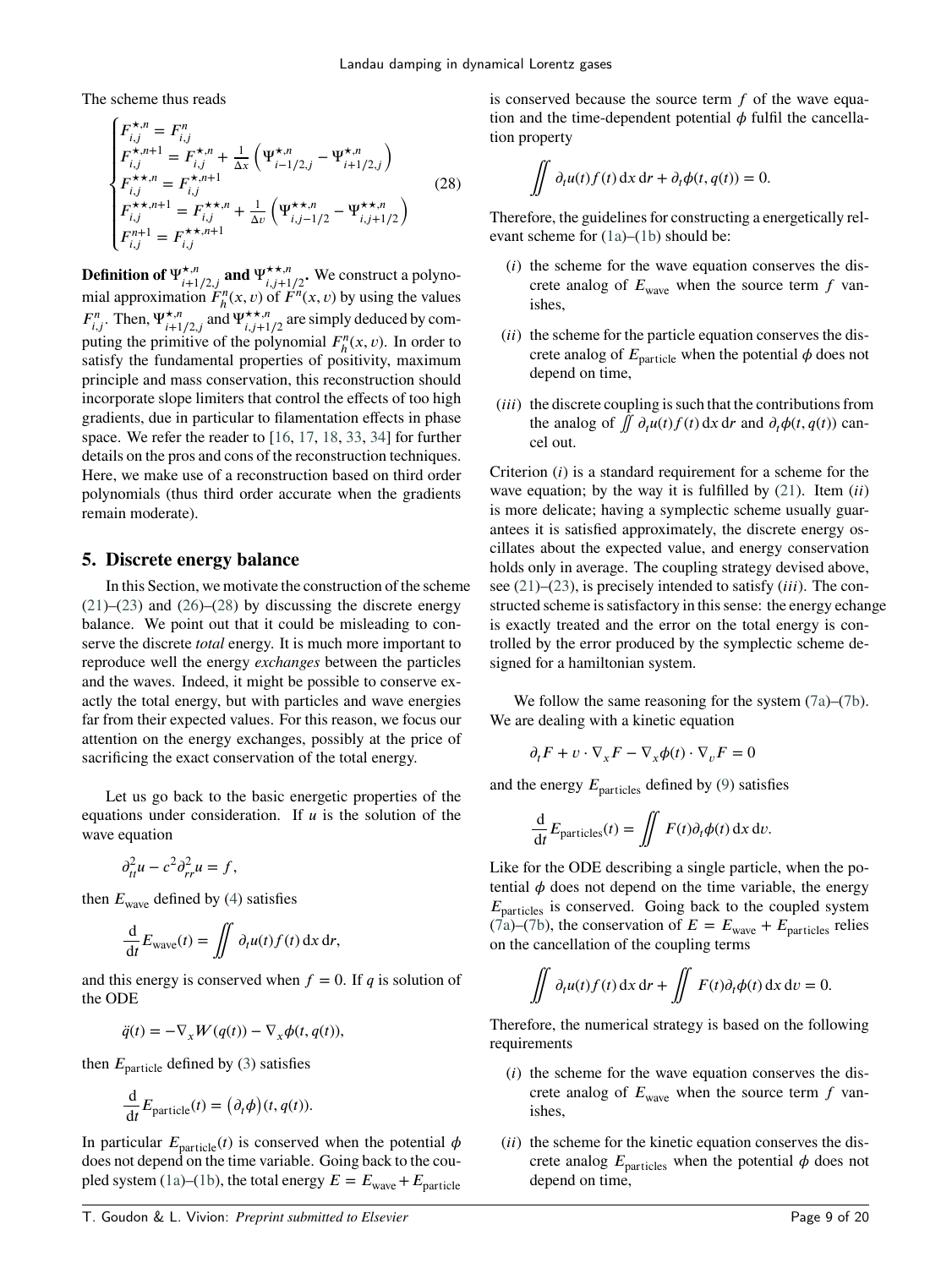(*iii*) the discrete coupling is such that the contributions from the analog of  $\iint d_t u(t) f(t) dx dr$  and  $\iint F(t) d_t \phi(t) dx dv$ cancel out.

Again, *(ii)* is not exactly satisfied by the discretization techniques, which, nevertheless, conserve positivity,  $L^1$  and  $L^\infty$ estimates. The coupling requirement *(iii)* is specifically addressed by [\(26\)](#page-7-0)–[\(28\)](#page-8-1): the energy exchange is exactly handled by the scheme, and the error on the total energy is controlled by the error made on the Vlasov equation.

Let us now explain how *(iii)* is satisfied by the scheme  $(21)$ – $(23)$  and  $(26)$ – $(28)$ .

#### **5.1. The one-particle model**

Let *D* be the operator which associates to a real valued sequence  $(a^n)_{n \in \mathbb{N}}$  the finite difference sequence defined by

$$
(Da^n) = (a^{n+1} - a^n).
$$

We remind the reader that  $u^{n-1/2}$  and  $u^n$  come from [\(21\)](#page-6-2),  $\phi^{n-1/2}$  and  $\phi^n$  are defined by [\(19\)](#page-5-1), and we have set  $\phi^{n-1/4}$  =  $(\phi^{n-1/2} + \phi^n)/2$ . We also set

$$
u^{n-1/4} = \frac{u^n + u^{n-1/2}}{2} \quad \text{and} \quad \partial_t u^{n-1/4} = \frac{u^n - u^{n-1/2}}{\Delta t/2}.
$$

We define the following discrete energies at time  $t^n$ :

$$
E_{\text{wave}}^{n} = 4\pi \iint \frac{1}{2} \left| \partial_{t} u^{n-\frac{1}{4}}(x,r) \right|^{2} + \frac{c^{2}}{2} \left| \partial_{r} u^{n-\frac{1}{4}}(x,r) \right|^{2} dx dr,
$$

and

$$
E_{\text{particle}}^{n} = \frac{1}{2}(p^{n})^{2} + W(q^{n}) + \phi^{n-\frac{1}{4}}(q^{n}).
$$

Observe that

$$
E_{\text{wave}}^{n} = 2\pi \Delta x \sum_{i=1}^{N} \left\langle \mathcal{M} \frac{U_{i}^{n} - U_{i}^{n-\frac{1}{2}}}{\Delta t/2}, \frac{U_{i}^{n} - U_{i}^{n-\frac{1}{2}}}{\Delta t/2} \right\rangle + 2\pi \Delta x \sum_{i=1}^{N} \left\langle \mathcal{R} \frac{U_{i}^{n} + U_{i}^{n-\frac{1}{2}}}{2}, \frac{U_{i}^{n} + U_{i}^{n-\frac{1}{2}}}{2} \right\rangle.
$$

Owing to [\(18\)](#page-5-3), we get

$$
D E_{\text{wave}}^{n} = 2\pi \Delta x \sum_{i=1}^{N} \left\langle G_{i}^{n}, D U_{i}^{n} + D U_{i}^{n-\frac{1}{2}} \right\rangle,
$$

where  $G_i^n$  is given by [\(22\)](#page-6-3). Next, we have

$$
DE_{\text{particle}}^{n} = \frac{1}{2}(p^{n+1})^{2} + W(q^{n+1}) + \phi^{n-\frac{3}{4}}(q^{n+1}) - \left[\frac{1}{2}(p^{n})^{2} + W(q^{n}) + \phi^{n-\frac{3}{4}}(q^{n})\right] + D \phi^{n-\frac{1}{4}}(q^{n}).
$$

We arrive at the following claim.

**Theorem 7.** *The scheme* [\(21\)](#page-6-2)*–*[\(23\)](#page-6-1) *is consistent for the energy exchange, which means that, for any*  $n \in \mathbb{N}$ ,

<span id="page-9-0"></span>
$$
2\pi \Delta x \sum_{i=1}^{N} \left\langle G_i^n, D U_i^n + D U_i^{n-\frac{1}{2}} \right\rangle + D \phi^{n-\frac{1}{4}}(q^n) = 0.
$$

Let 
$$
E^n = E_{\text{wave}}^n + E_{\text{particle}}^n
$$
. We have  
\n
$$
DE^n = \frac{1}{2} (p^{n+1})^2 + W(q^{n+1}) + \phi^{n-\frac{3}{4}} (q^{n+1}) - \left[ \frac{1}{2} (p^n)^2 + W(q^n) + \phi^{n-\frac{3}{4}} (q^n) \right].
$$
\n(29)

This statement means that the error on the total discrete energy corresponds exactly to the error made on  $E_{\text{particle}}$  by the symplectic scheme. Note that [\(29\)](#page-9-0) holds as far as [\(18\)](#page-5-3) is satisfied, which itself relies on the assumption that the wave has not crossed the boundary of the computational domain (this is expressed through the assumption that  $CU_x^m = 0$  for  $m \in \{n-1, n, n+1\}$ . This is not an issue since the energy that leaves the computational domain can be explicitely computed and incorporated in the energy balance.

**Proof.** On the one hand, we have

$$
2\pi \Delta x \sum_{i=1}^{N} \left\langle G_i^n, D U_i^n + D U_i^{n - \frac{1}{2}} \right\rangle
$$
  
=  $2\pi \Delta x \sum_{i=1}^{N} \sum_{k=1}^{K_E} G_{i,k}^n \left[ (u_{i,k}^{n+1} - u_{i,k}^n) + (u_{i,k}^{n + \frac{1}{2}} - u_{i,k}^{n - \frac{1}{2}}) \right]$   
=  $-2\pi \sum_{i=1}^{N} \sum_{k=1}^{K_E} \left( \int_{x_{i-\frac{1}{2}}}^{x_{i+\frac{1}{2}}} \sigma_1(x - q^n) dx \right)$   
 $\times \left( \int_0^{R_{\text{max}}} r \tilde{\sigma}_2(r) \varphi_k(r) dr \right)$   
 $\times \left[ (u_{i,k}^{n+1} - u_{i,k}^n) + (u_{i,k}^{n + \frac{1}{2}} - u_{i,k}^{n - \frac{1}{2}}) \right].$ 

On the other hand, we get

$$
D \phi^{n-\frac{1}{4}}(q^n) = 2\pi \sum_{i=1}^N \sum_{k=1}^{K_K} D u_{i,k}^{n-\frac{1}{4}} \left( \int_{x_{i-\frac{1}{2}}}^{x_{i+\frac{1}{2}}} \sigma_1(q^n - x) dx \right)
$$
  

$$
\times \left( \int_0^{R_{\max}} r \tilde{\sigma}_2(r) \varphi_k(r) dr \right)
$$
  

$$
= 2\pi \sum_{i=1}^N \sum_{k=1}^{K_K} \left( \int_{x_{i-\frac{1}{2}}}^{x_{i+\frac{1}{2}}} \sigma_1(q^n - x) dx \right)
$$
  

$$
\times \left( \int_0^{R_{\max}} r \tilde{\sigma}_2(r) \varphi_k(r) dr \right)
$$
  

$$
\times \left[ (u_{i,k}^{n+1} - u_{i,k}^n) + (u_{i,k}^{n+\frac{1}{2}} - u_{i,k}^{n-\frac{1}{2}}) \right].
$$

That the two quantities compensate is a consequence of the fact that  $\sigma_1$  is even. This ends the proof.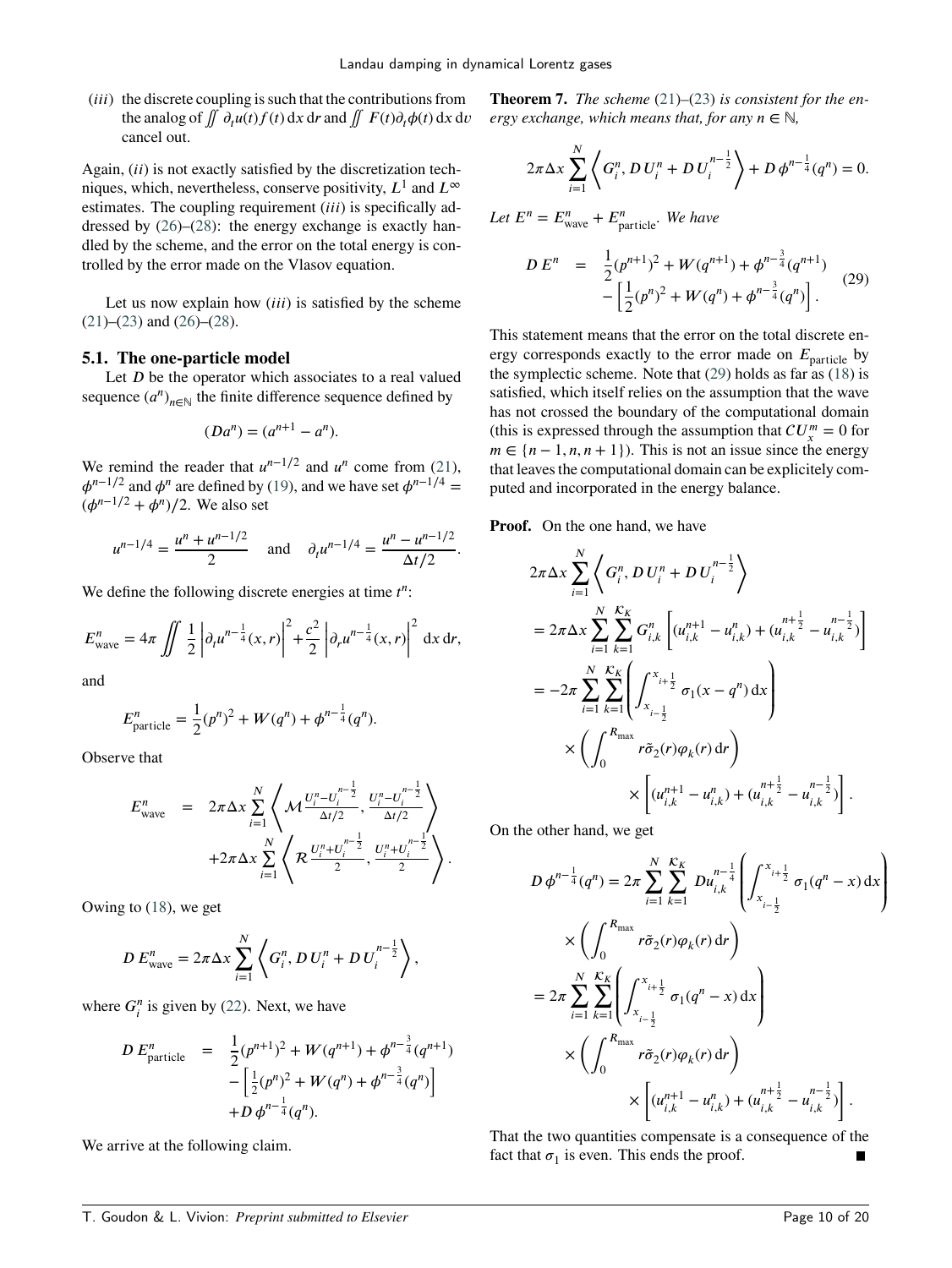# **5.2. The kinetic model**

The relation

$$
D E_{\text{wave}}^{n} = 2\pi \Delta x \sum_{i=1}^{N} \left\langle G_{i}^{n}, D U_{i}^{n} + D U_{i}^{n-\frac{1}{2}} \right\rangle,
$$

still holds, with now  $G_i^n$  defined in [\(27\)](#page-7-1). With  $F^n$  given by [\(28\)](#page-8-1) we set

$$
E_{\text{particles}}^{n} = \iint F^{n}(x, v) \left( \frac{v^{2}}{2} + \phi^{n - \frac{1}{4}}(x) \right) dx dv.
$$

We obtain

$$
DE_{\text{particles}}^{n} = \iint D F^{n}(x, v) \left( \frac{v^{2}}{2} + \phi^{n - \frac{1}{4}}(x) \right) dx dv
$$

$$
+ \iint F^{n}(x, v) D \phi^{n - \frac{1}{4}}(x) dx dv.
$$

**Theorem 8.** *The scheme* [\(26\)](#page-7-0)*–*[\(28\)](#page-8-1) *is consistent for the energy exchange, which means that, for any*  $n \in \mathbb{N}$ ,

$$
2\pi \Delta x \sum_{i=1}^{N} \left\langle G_i^n, D U_i^n + D U_i^{n-\frac{1}{2}} \right\rangle
$$
  
+ 
$$
\iint F^n(x, v) D \phi^{n-\frac{1}{4}}(x) dx dv = 0.
$$

Let  $E^n = E^n_{\text{wave}} + E^n_{\text{particles}}$ . We have

$$
DEn = DEwaven + DEdensityn
$$
  
= 
$$
\iint DFn(x, v) \left( \frac{v^2}{2} + \phi^{n-\frac{1}{4}}(x) \right) dx dv.
$$

As a consequence, the error on the total energy only comes from the error on the particles kinetic energy, as produced by the Semi-Lagrangian method (or the alternative method that could be used for the Vlasov equation).

**Proof.** We have

$$
2\pi \Delta x \sum_{i=1}^{N} \left\langle G_i^n, D U_i^n + D U_i^{n - \frac{1}{2}} \right\rangle
$$
  
=  $2\pi \Delta x \sum_{i=1}^{N} \sum_{k=1}^{K_K} G_{i,k}^n \left[ (u_{i,k}^{n+1} - u_{i,k}^n) + (u_{i,k}^{n+\frac{1}{2}} - u_{i,k}^{n-\frac{1}{2}}) \right]$   
=  $-2\pi \sum_{i=1}^{N} \sum_{k=1}^{K_K} \left( \int_{x_{i-\frac{1}{2}}}^{x_{i+\frac{1}{2}}} \sigma_1 \star \rho^n(x) dx \right)$   
 $\times \left( \int_0^{R_{\text{max}}} r \tilde{\sigma}_2(r) \varphi_k(r) dr \right)$   
 $\times \left[ (u_{i,k}^{n+1} - u_{i,k}^n) + (u_{i,k}^{n+\frac{1}{2}} - u_{i,k}^{n-\frac{1}{2}}) \right]$ 

with  $\sigma \star \rho^n$  defined in [\(25\)](#page-7-2). It recasts as

$$
2\pi\Delta x\sum_{i=1}^N\left\langle G_i^n,D\,U_i^n+D\,U_i^{n-\frac{1}{2}}\right\rangle
$$

$$
= -2\pi \Delta v \sum_{i=1}^{N} \sum_{k=1}^{K_{K}} \sum_{i'=1}^{N} \sum_{j=-M}^{M} F_{i',j}^{n}
$$
  
\n
$$
\times \left( \int_{x_{i-\frac{1}{2}}}^{x_{i+\frac{1}{2}}} \int_{x_{i'-\frac{1}{2}}}^{x_{i'+\frac{1}{2}}} \sigma_1(x-y) dx dy \right)
$$
  
\n
$$
\times \left( \int_{0}^{R_{\text{max}}} r \tilde{\sigma}_2(r) \varphi_k(r) dr \right)
$$
  
\n
$$
\times \left[ (u_{i,k}^{n+1} - u_{i,k}^n) + (u_{i,k}^{n+\frac{1}{2}} - u_{i,k}^{n-\frac{1}{2}}) \right].
$$

Next, we have

$$
\iint F^{n}(x, v)D \phi^{n-\frac{1}{4}}(x) dx dv
$$
  
\n
$$
= \Delta v \sum_{i=1}^{N} \sum_{j=-M}^{M} F^{n}_{i,j} \left( \int_{x_{i-\frac{1}{2}}}^{x_{i+\frac{1}{2}}} D \phi^{n-\frac{1}{4}}(x) dx \right)
$$
  
\n
$$
= 4\pi \Delta v \sum_{i=1}^{N} \sum_{j=-M}^{M} \sum_{i'=1}^{N} \sum_{k=1}^{K_{k}} F^{n}_{i,j} Du^{n-\frac{1}{4}}_{i',k}
$$
  
\n
$$
\times \left( \int_{x_{i-\frac{1}{2}}}^{x_{i+\frac{1}{2}}} \int_{x_{i'-\frac{1}{2}}}^{x_{i'+\frac{1}{2}}} \sigma_1(x-y) dx dy \right)
$$
  
\n
$$
\times \left( \int_{0}^{R_{\text{max}}} r \tilde{\sigma}_2(r) \varphi_k(r) dr \right)
$$
  
\n
$$
= 2\pi \Delta v \sum_{i=1}^{N} \sum_{j=-M}^{M} \sum_{i'=1}^{N} \sum_{k=1}^{K_{k}} F^{n}_{i,j}
$$
  
\n
$$
\times \left( \int_{x_{i-\frac{1}{2}}}^{x_{i+\frac{1}{2}}} \int_{x_{i'-\frac{1}{2}}}^{x_{i'+\frac{1}{2}}} \sigma_1(x-y) dx dy \right)
$$
  
\n
$$
\times \left( \int_{0}^{R_{\text{max}}} r \tilde{\sigma}_2(r) \varphi_k(r) dr \right)
$$
  
\n
$$
\times \left[ (u_{i',k}^{n+1} - u_{i',k}^{n}) + (u_{i',k}^{n+\frac{1}{2}} - u_{i',k}^{n-\frac{1}{2}}) \right]
$$

Again, since  $\sigma_1$  is even, the two quantities compensate, which concludes the proof.

Like for the one-particle model, the statement holds as far as [\(18\)](#page-5-3) holds. Otherwise, the energy which goes away the computational domain for the wave equation should be taken into account in the energy balance.  $\blacksquare$ 

# <span id="page-10-0"></span>**6. Numerical results**

In this Section we perform several numerical simulations. Our purpose is two-fold: on the one hand, we check the ability of the scheme in reproducing the expected behavior of the system as asserted in Theorems [1](#page-1-3) and [5,](#page-2-4) in particular concerning the energy exchanges, and in capturing the rate of convergence; on the other hand, we also discuss the physical effects and the role of the assumptions in Theorems [1](#page-1-3) and [5.](#page-2-4) We consider the following situations:

*.*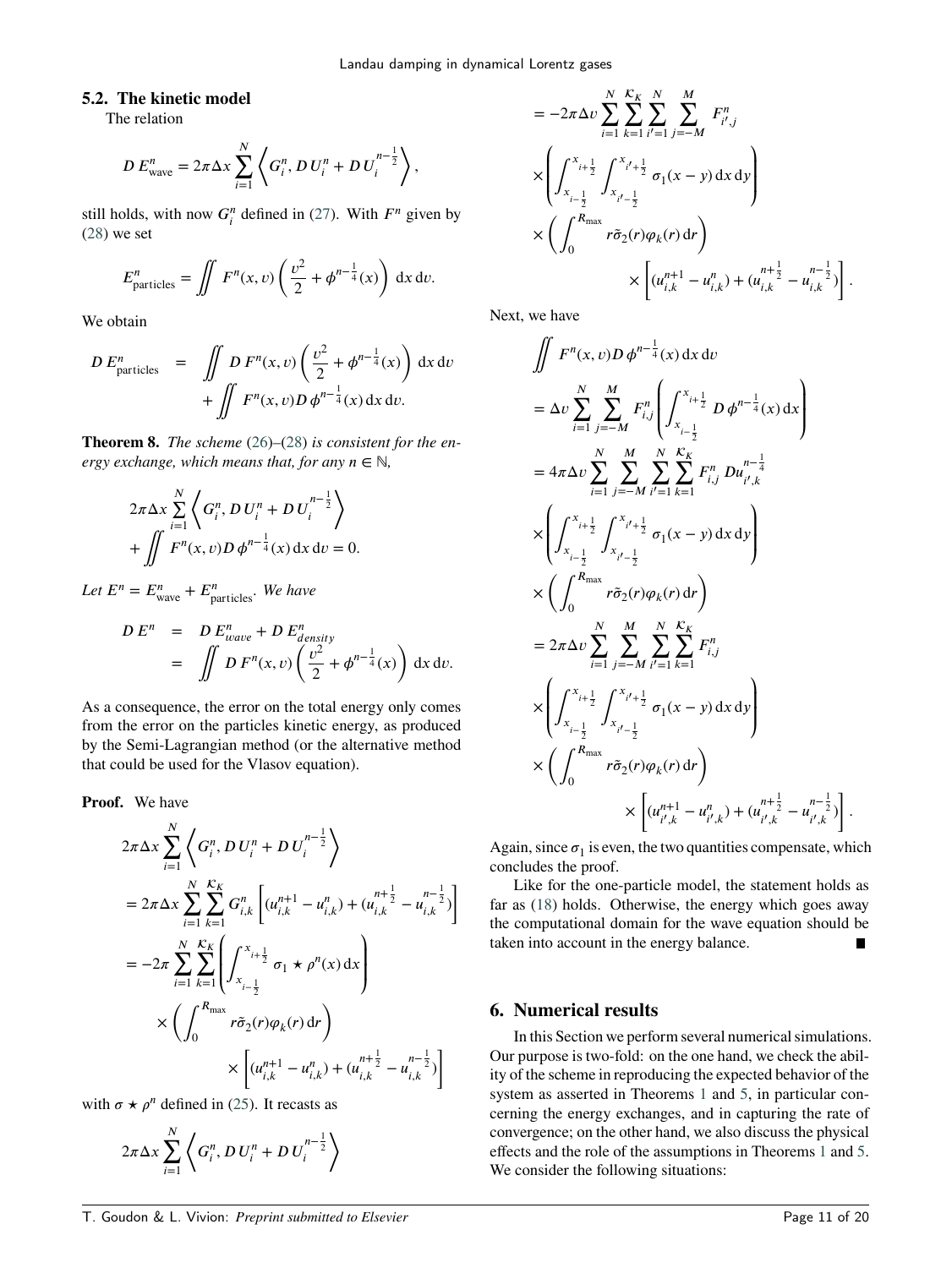- *Single particle.* We wish to illustrate the statements in Theorem [1:](#page-1-3) the particle stops at the critical point of a confining potential; in the free-force case, the particle slows down due to the interaction with the environment; with a constant force, the particle asymptotically moves at a constant speed, that depends linearly on the applied force. These findings however assumes that the wave speed  $c$  is large enough; we shall see on numerical grounds that the behavior is indeed different from the conclusions of Theorem  $1$  when  $c$  is small.
- *N*-particles. The theory is far less advanced for this situation, which leads to quite intricate indirect interactions between the particles. The simulations reveal that several scenario can occur and they provide ground for conjectures about the stability of specific states.
- *Kinetic model.* We wish to illustrate the statements in Theorem [5.](#page-2-4) In particular, the proof of the Landau damping requires a stability condition which involves the wave speed *c* and the spreading of the initial condition. We shall discuss on numerical grounds the effects of these conditions. We will also briefly show that the dimension *n* of the vibrational space is crucial; in particular the damping does not hold when  $n = 1$ .

For all the simulations discussed below, we work with the compactly supported form functions:

> $\sigma_1(x) = \exp\left(-\frac{1}{a^2}\right)$  $\epsilon^2 - x^2$  $\overline{ }$  $1_{-\epsilon \leq x \leq \epsilon}$ ,

and

$$
\sigma_2(z) = \tilde{\sigma}_2(|z|), \qquad \tilde{\sigma}_2(r) = \exp\left(-\frac{1}{R^2 - r^2}\right) \mathbf{1}_{0 \le r \le R}.
$$

Of course, the shape of the solutions is influenced by  $\sigma_1, \sigma_2$ . In particular it changes the depth and the width of the potential wells, but the general features are well represented with these functions. The regularity of  $\sigma_1$  is quite important in the analysis of the equations, but it is not clear in the experiments the dealing with less regular form functions has a significant role. The simulations are performed on the slab (−*𝐿, 𝐿*), with periodic boundary conditions. For the Vlasov case, the initial data for the particle distribution function is given by

$$
F_0(x, v) = Z\left(1 + a\cos\left(\frac{2\pi}{L}x\right)\right) \exp(-v^2/2),
$$

with  $a > 0$  and  $Z$  the normalizing constant (so that  $F_0$  is normalized:  $\iint F_0 \, dv \, dx = 1$ ). For the wave equation, we simply set  $(\Psi_0, \Psi_1) = 0$ .

For the particle simulations, the initial data for the wave equation is given by  $\Psi_1 = 0$  and  $\Psi_0$  solution of the stationary equation  $-c^2\Delta_z\Psi_0(z) = -\sigma_2(z)\sigma_1(x-q_0)$ , with  $q_0$  the initial data of the particle. This quantity is determined numerically by working with the radial coordinate  $r = |z|$ , and by using a suitable approximation of stationary solutions based on infinite elements.

Table [1](#page-11-0) collects the parameters used in the simulations. The other parameters depend on the considered situation.

## <span id="page-11-0"></span>Table 1

General data for the numerical simulations

| E | - - | max |     | max |
|---|-----|-----|-----|-----|
| - | -   |     | . – |     |

#### <span id="page-11-1"></span>Table 2

Data for the simulations with a confining potential

|  |     |  |  | $\sim$ |
|--|-----|--|--|--------|
|  | . . |  |  |        |

#### **6.1. Simulations for a single particle**

**Confining potential.** We start with the case of the confining potential in [\(1a\)](#page-0-1)–[\(1b\)](#page-0-2). We have used the data collected in Table [2.](#page-11-1) The simulations illustrate the second item of Theorem [1:](#page-1-3) the particle is trapped by the bottom of the well of the confining potential. It goes back and forth and slows down in the well of the potential. The phase portraits depicted in Fig. [2](#page-11-2) with different initial data illustrate this effect. Fig. [2](#page-11-2) also shows the evolution of the total energy and of the energy balance. On the one hand, the total energy is not exactly preserved, but the error remains of order 10−4 on the time scale of observation, thus confirming the robustness of the scheme. Similar observations apply to all the simulations. On the other hand, for the energy balance, we observe that the particle looses its kinetic energy, which is gained by the membranes. We warn the reader that with the adopted definition  $(3)$ ,  $E_{\text{particle}}$  contains asymptotically only the interaction energy, since the kinetic energy of the particle and the energy associated to the external potential tend to 0. Fig. [3](#page-12-0) illustrates the role of the wave speed *c*: while the velocity of the particle clearly tends to 0 (exponentially fast, Fig. [3-](#page-12-0)left) when *c* is large, the damping is less visible with small *c*'s on Fig. [3-](#page-12-0)right.

<span id="page-11-2"></span>

Figure 2: Single particle with a confining potential (Table [2\)](#page-11-1): phase portrait (left) and evolution of the energy (right)

**No external force.** Next, we consider the case where there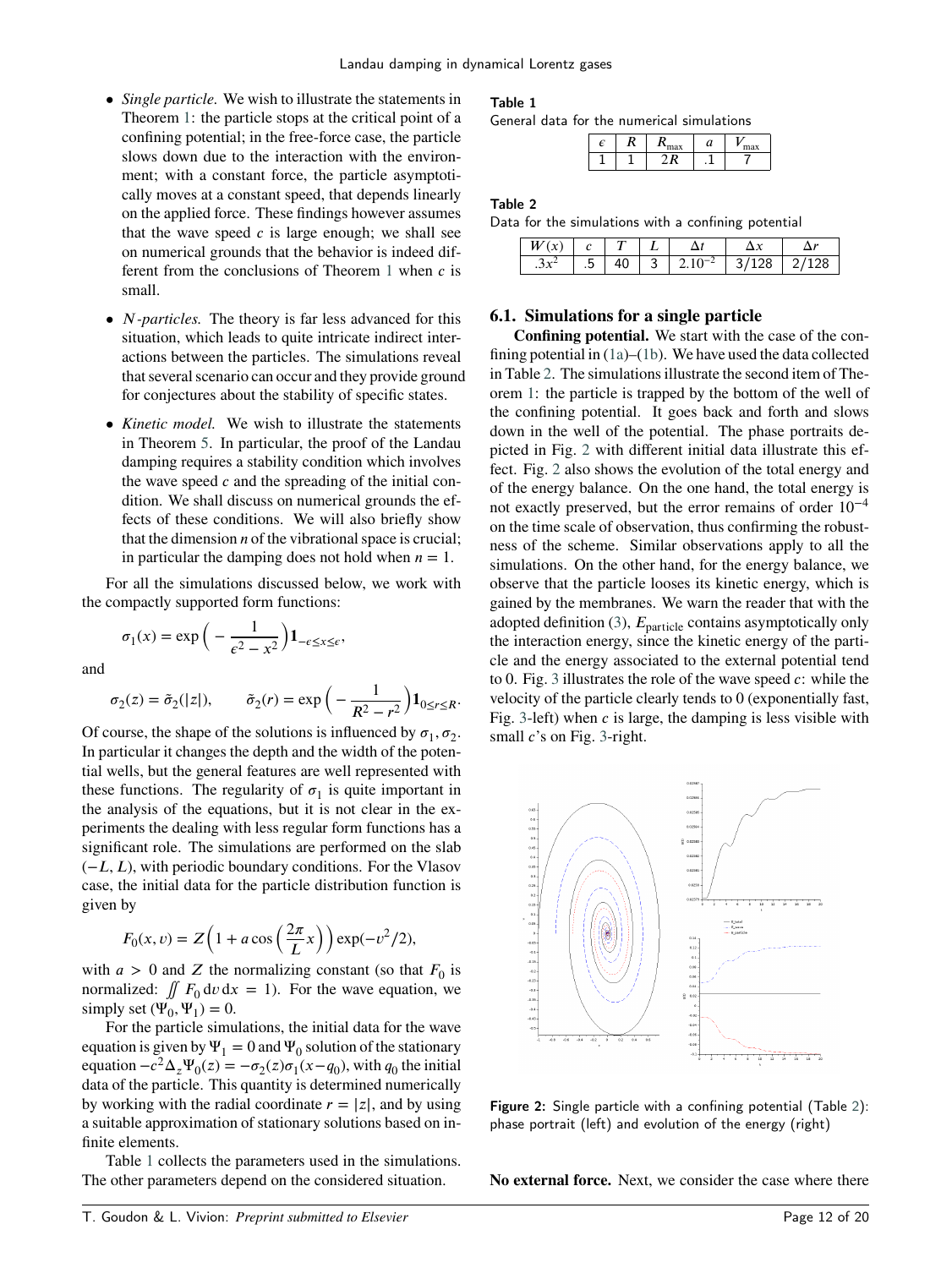<span id="page-12-0"></span>

Figure 3: Single particle with a confining potential (Table [2\)](#page-11-1): evolution of the particle velocity for several initial data (left:  $c = .5$ , right  $c = .25$ )

is no external force. The data for these simulations are collected in Table [3.](#page-13-0)

We start with the situation where *c* is large enough (Test 1). The interaction with the waves acts as a drag on the particle, which makes it slow down. Note on the figure that the well of the potential created by the vibrating field is slightly delayed compared to the position of the particle, see Fig. [4.](#page-12-1)

<span id="page-12-1"></span>

Figure 4: Single particle without external force (Table [3\)](#page-13-0): delay between the particle position and the potential created by the vibrating field

It can be observed that the larger *c*, the smaller the delay. (More precisely, the leading quantity is the ratio  $c / \dot{q}(0)$ .) For such large *c*'s, the particle eventually stops, as announced in [\[5\]](#page-19-0), see Theorem [1:](#page-1-3) this is illustrated by the phase portraits and the velocity evolution in Fig.  $5$ . However, when  $c$  is smaller (Test 2), we observe oscillations: the position of the

well of the self-consistent potential oscillates, and the particle itself oscillates in the well of this potential. The phase portrait contrasts significantly with the case where  $c$  is large, exhibiting spirals, instead of a neat stop, see Fig. [6.](#page-12-3) It is difficult to predict whether this situation leads to a limit cycle or a full stop; anyway if the latter occurs it would be with a far smaller rate.

<span id="page-12-2"></span>

Figure 5: Single particle without external force (Table [3\)](#page-13-0): phase portrait (left) and velocity evolution (right) for Test 1 (*𝑐* large), for several initial data

<span id="page-12-3"></span>

Figure 6: Single particle without external force (Table [3\)](#page-13-0): phase portrait (left) and velocity evolution (right) for Test 2 (*𝑐* small), for several initial data

**Constant force.** Finally, we deal with the case of a constant external force, which is specifically studied in [\[5\]](#page-19-0), see the first item in Theorem [1.](#page-1-3) The data for these simulations are given in Table [4.](#page-13-1)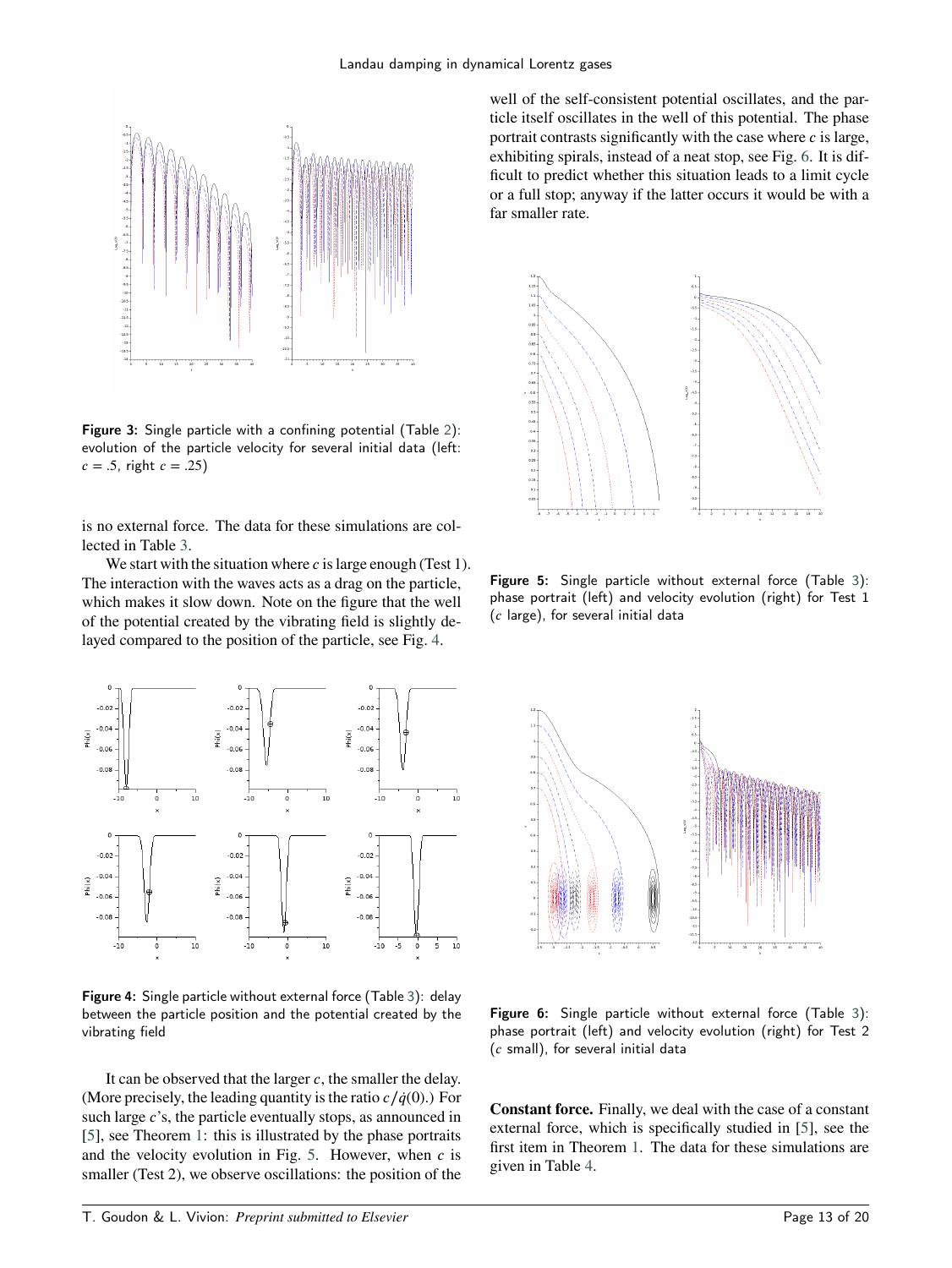# <span id="page-13-0"></span>Table 3

Data for the force-free simulations

|                   | W(x) |     | $\overline{ }$ |           |                   | $\Delta x$ | $\Delta r$ |
|-------------------|------|-----|----------------|-----------|-------------------|------------|------------|
| Test <sub>1</sub> |      | .5  | 20             | <b>20</b> | $\pm 2.10^{-2}$ . | 20/512     | 2/128      |
| Test 2            |      | .25 | 20             | 10        | $2.10^{-2}$       | 10/256     | 2/128      |

<span id="page-13-1"></span>Table 4

Data for the simulation with a constant force

| est  | $-.1$   | $\overline{\phantom{0}}$ .5 | 40   20 | $1.2.10^{-2}$ | 20/512 |  |
|------|---------|-----------------------------|---------|---------------|--------|--|
| Test | $-.065$ | .5                          | 40   10 | $2.10^{-2}$   |        |  |

We start with the situation where the strength of  $\mathcal F$  is not small enough compared to 1/*c* (Test 1); the statement in Theorem [1](#page-1-3) does not apply. This is indeed what we observe in the simulation: the damping effect is too weak and the speed of the particle keeps growing (see Fig. [7-](#page-13-2)bottomleft). For the same value of *c*, we choose a smaller value of  $F$  (Test 2), so that the conditions of Theorem [1](#page-1-3) are satisfied. We see in Fig. [7-](#page-13-2)top-right that the well of the potential is deeper (see Remark [9](#page-13-3) below), and the damping effect exerted by the wave is indeed stronger. We clearly observe on Fig. [7-](#page-13-2)bottom-right that the speed of the particle tends to a limit value, and for large times the particle has a rectilinear motion with this speed. We perform the same simulation by making the applied force  $\mathcal F$  vary: the behavior of the asymptotic speed  $v(\mathcal{F})$  is depicted in Fig. [8,](#page-13-4) where the expected linear behavior can be observed for small  $\mathcal{F}$ 's, with a slope ≃ 2*.*6.

<span id="page-13-2"></span>

<span id="page-13-3"></span>Figure 7: Left: Single particle with a constant force  $F$  not small enough compared to 1∕*𝑐* (Table [4,](#page-13-1) Test 1). Right: Single particle with a constant force  $\mathcal F$  small enough compared to  $1/c$ (Table [4,](#page-13-1) Test 2) Top: self-consistent potential at a certain time, and position of the particle; bottom: phase portrait for several initial data

<span id="page-13-4"></span>

Figure 8: Asymptotic speed versus strength of the external force (Table [4,](#page-13-1) Test 2)

**Remark 9.** *It makes sense to rescale the equations so that the coupling term in the wave equation behaves like*  $c^2$ *. This is the scaling adopted in [\[9\]](#page-19-13) in order to derive from* [\(7a\)](#page-2-0)*–* [\(7b\)](#page-2-1) *an attractive Vlasov equation. This scaling might be also motivated by the following considerations. With this rescaling the damping rate in Theorem [1](#page-1-3) behaves like*  $1/c$ *instead of*  $1/c<sup>3</sup>$ *. If we work with this rescaled version of the equation, the depth of the potential remains unchanged by making 𝑐 vary, but the faster evacuation of the energy through the membranes reduces the delay between particle's and potential well positions. With this re-scaling, the smallness condition on the force becomes uniform with respect to*  $c$ *.* 

#### **6.2. Simulations for** *𝑁* **particles**

When dealing with  $N > 1$  particles, see [\(6a\)](#page-1-1)–[\(6c\)](#page-1-2), few rigorous results are known and the asymptotic behavior of the system is certainly quite involved. When the particles are subjected to a confining potential, we observe that they are all just trapped in the well of the potential, and we can infer from the analysis in [\[35\]](#page-19-14) that they eventually stop in the bottom of that well. However, the statements in [\[35\]](#page-19-14) involve technical assumptions on the form functions which are not easy to check in practice, and the proof relies on compactness arguments that do not provide any convergence rate, which likely depends, at least, on the number of particles. Fig. [9](#page-14-0) and Fig. [10](#page-14-1) present the results of simulations with 2 particles. A remarkable observation is that the two particles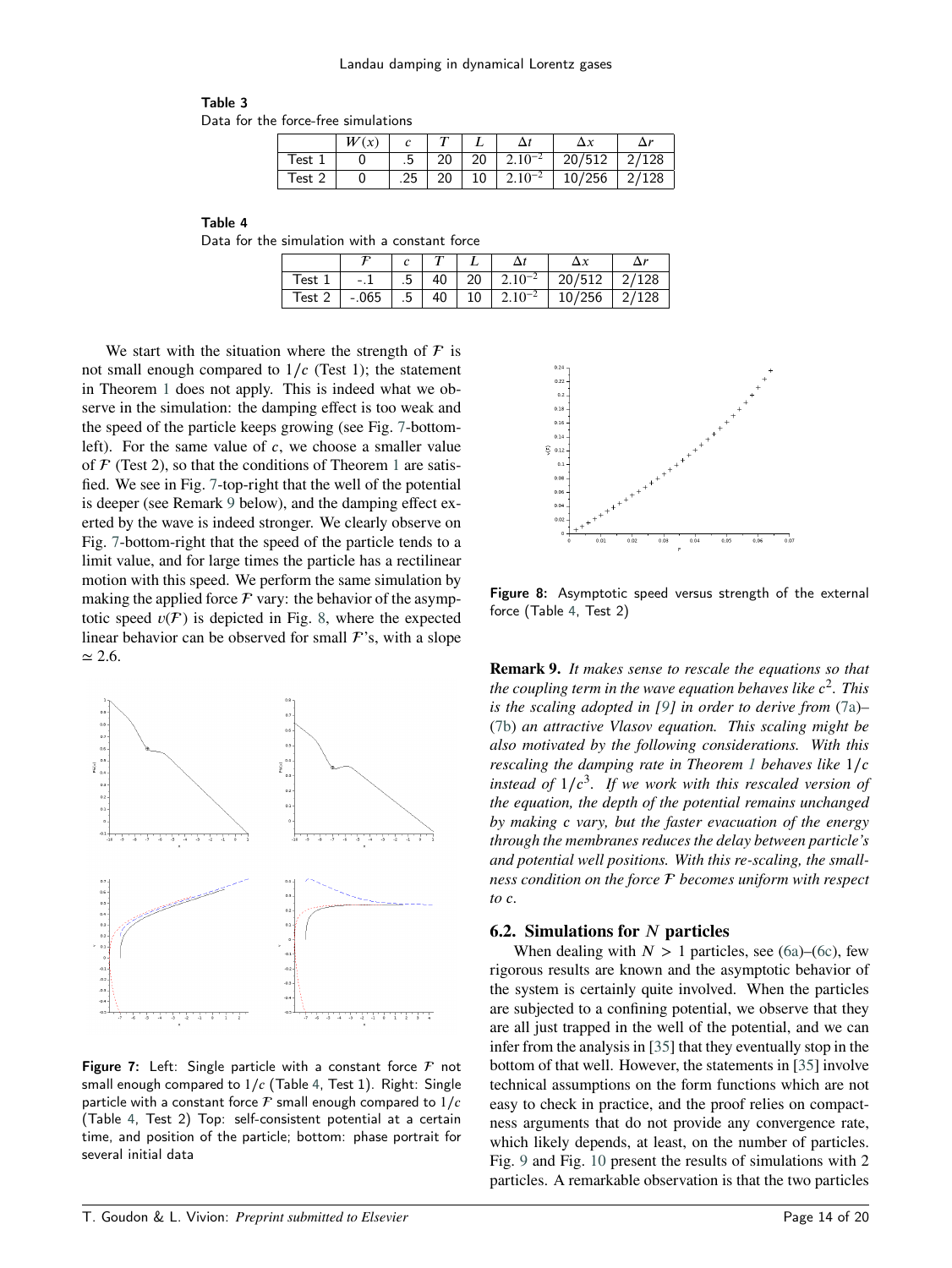seem to self-organize in opposition of phase. The mean velocity tends to 0, exponentially fast (see Fig. [11\)](#page-14-2), but it is not clear at all that the individual velocities vanish for large time, see in particular Fig. [10.](#page-14-1) At least, the observed rate of convergence is not exponential and it can become very slow, see Fig. [9](#page-14-0) and Fig. [10,](#page-14-1) compared to Fig. [3.](#page-12-0) The data for this simulation are collected in Table [5.](#page-15-0)

<span id="page-14-0"></span>

Figure 9: Two particles in a confining potential, evolution of the velocities I (Table [5-](#page-15-0)Test 1)

<span id="page-14-1"></span>

Figure 10: Two particles in a confining potential, evolution of the velocities II (Table [5-](#page-15-0)Test 2)

When there is no external potential, we observe a large variety of scenario. Again, this can already be understood by considering only 2 particles. In Fig. [12,](#page-14-3) we show the situation where two particles meet at some point, but the potential

<span id="page-14-2"></span>

Figure 11: Two particles in a confining potential, evolution of the mean velocity (Table [5-](#page-15-0)Test 2)

created by their interaction is not strong enough compared to their kinetic energy so that they just cross, and they continue their motion as if they were alone, being stopped by the damping far away from the meeting point. In this situation, their large time behavior looks like as if each particle were alone, with velocities tending exponentially fast to 0, see Fig. [13.](#page-15-1) We repeat the same simulation, just changing the kinetic energy of the two particles into a far smaller value, see Fig. [14:](#page-15-2) now, the two particles stay confined in the same neighborhood. They are going back and forth in the common well they are creating themselves; they cross each other, going in opposite directions, with one particle in each side of the potential well. Note that according to the phase portrait in Fig. [15](#page-15-3) and the evolution of the velocities in Fig. [16,](#page-16-0) it is not clear at all, on the time scale of observation, whether the damping effect leads to the full stop at the same point of the two particles or the dynamic tends to a periodic solution. The data for this simulation are collected in Table [6.](#page-15-4)

<span id="page-14-3"></span>

Figure 12: Two particles: weak interaction (Table [6-](#page-15-4)Test 1)

The complexity of the possible large time scenario increases for larger  $N$ 's. The space-repartition of the  $N$  particles can be complicated and highly depend on the initial state; nonetheless, it is still reasonable to expect that the velocities vanish for large times. However, the rate of conver-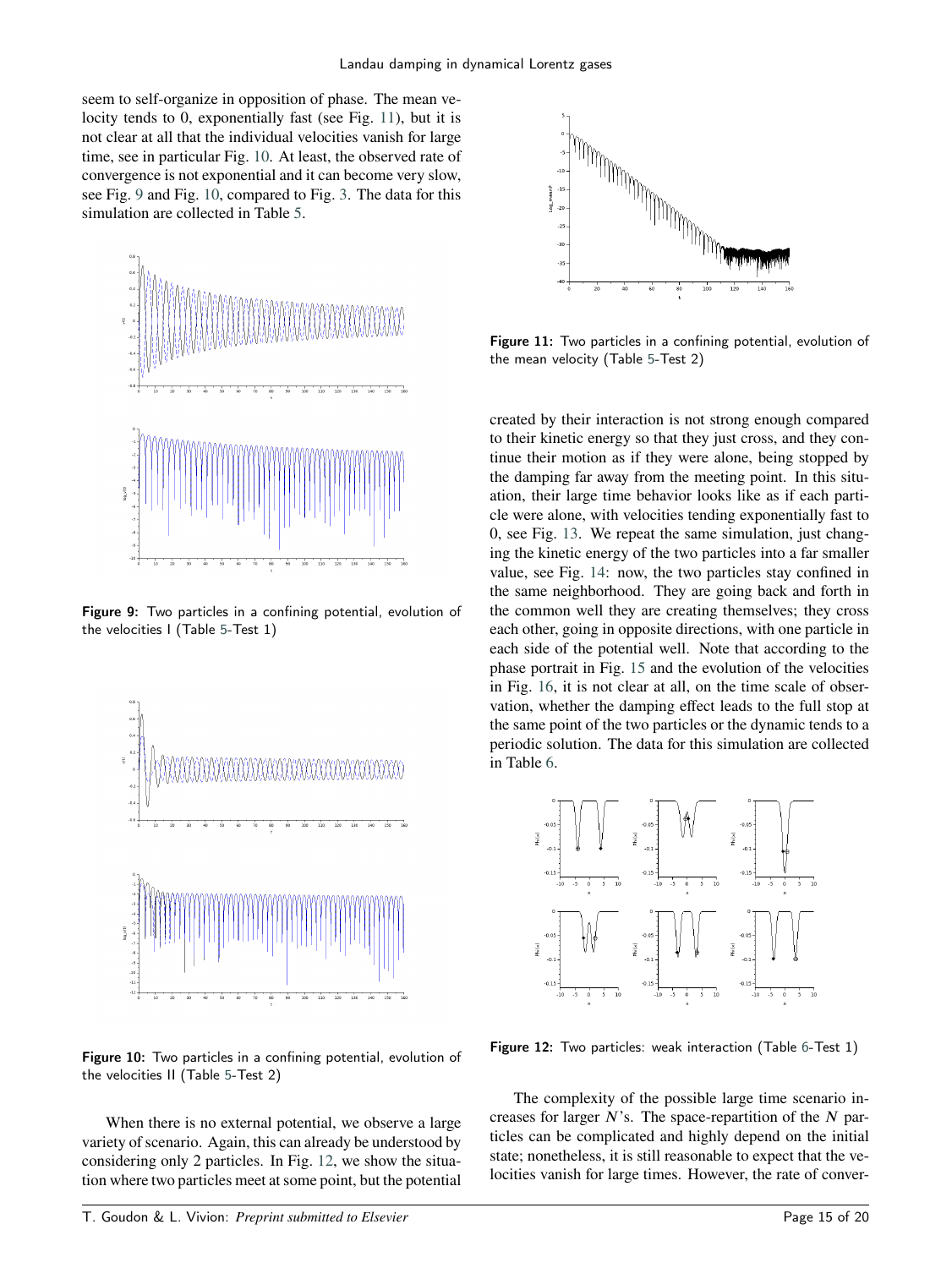<span id="page-15-0"></span>

| Table 5                                                         |  |
|-----------------------------------------------------------------|--|
| Data for the 2-particles simulations with a confining potential |  |

|     | w                             | $\lambda$ |     |             |                 |           |       | $\alpha$                 | n <sup>1</sup> |        | n |
|-----|-------------------------------|-----------|-----|-------------|-----------------|-----------|-------|--------------------------|----------------|--------|---|
| est | $2r^2$<br>$\cdot$ ) $\lambda$ | г.<br>    | 160 | $\sqrt{2}$  | $\pm 2.10^{-2}$ | 128<br>ັ  | '128  | - 1                      |                |        |   |
| est | $2x^2$<br>$\cdot$ JA          | Б<br>     | 160 | $\sim$<br>◡ | $2.10^{-2}$     | 128<br>3/ | 2/128 | $\mathbf{1}$<br>- 1<br>÷ |                | $-.75$ |   |

<span id="page-15-4"></span>

| Table 6                                                     |  |  |  |
|-------------------------------------------------------------|--|--|--|
| Data for the 2-particles simulations with no external force |  |  |  |

|           | п<br>$\boldsymbol{\chi}$ | ◠         | $\mathbf{r}$ |          |                  |                                  | - 14 | $\overline{\phantom{a}}$<br>Ч٥ | n <sup>1</sup> | -- |    |
|-----------|--------------------------|-----------|--------------|----------|------------------|----------------------------------|------|--------------------------------|----------------|----|----|
| ı est     |                          | -<br>.5   | 40<br>π      | ററ<br>zu | $2.10^{-2}$      | . — н<br>512'<br>20 <sub>I</sub> | 128  | -4                             | -              |    | -  |
| Test<br>- |                          | 'n<br>. ب | 80           | 20       | $\angle 10^{-7}$ | n<br>207<br>ے⊥ت                  | 128  | -4                             | ۰.             |    | .٠ |

<span id="page-15-1"></span>

Figure 13: Two particles: weak interaction (Table [6-](#page-15-4)Test 1), evolution of the velocities

<span id="page-15-2"></span>

Figure 14: Two particles: strong interaction (Table [6-](#page-15-4)Test 2)

gence to zero is not exponential. Again, we refer the reader to [\[35\]](#page-19-14) for an attempt identifying conditions (for the freespace problem) that lead to a final stop of all particles, with a rate which gets slower as *N* becomes larger. In particular, exploring the large time behavior for the *N*-particles

<span id="page-15-3"></span>

Figure 15: Two particles: strong interaction, phase portrait (Table [6-](#page-15-4)Test 2)

system becomes numerically demanding, since it requires a long time to establish. Fig. [17](#page-16-1) illustrates a case with the creation of a common well: the particles keep moving back and forth along the walls of the well, and the well itself move. Like with one particle, we observe that the medium acts as a friction on the particles cloud, but, considering the particles individually, it is not clear at all whether they will be stopped or kept moving in the common well. In Fig. [18](#page-16-2) we see the exponential decay of the mean velocity of the particles until the cloud is stopped. Again, it is not clear whether or not particles will be individually stopped. In contrast to the 2 particles case, we do not observe self-organization of the particles in phase opposition patterns; and after the rapid transient stage, the decay is not anymore exponential. For the presented simulation, we have set the parameters as in Table [7.](#page-16-3)

We have performed a few simulations adopting the meanfield rescaling, but we do not observe significantly different results.

#### **6.3. Simulations for the Vlasov equation**

We turn to  $(7a)$ – $(7b)$  and we wish to illustrate numerically Theorem [5.](#page-2-4) We make use of the parameters in Table [8.](#page-17-0)

In Fig. [19-](#page-17-1)left this is the case where  $c$  is large enough (Test 1), and Landau damping holds: we see the exponential decay of the macroscopic density and of the self-consistent force. We also observe that the behavior of the particle dis-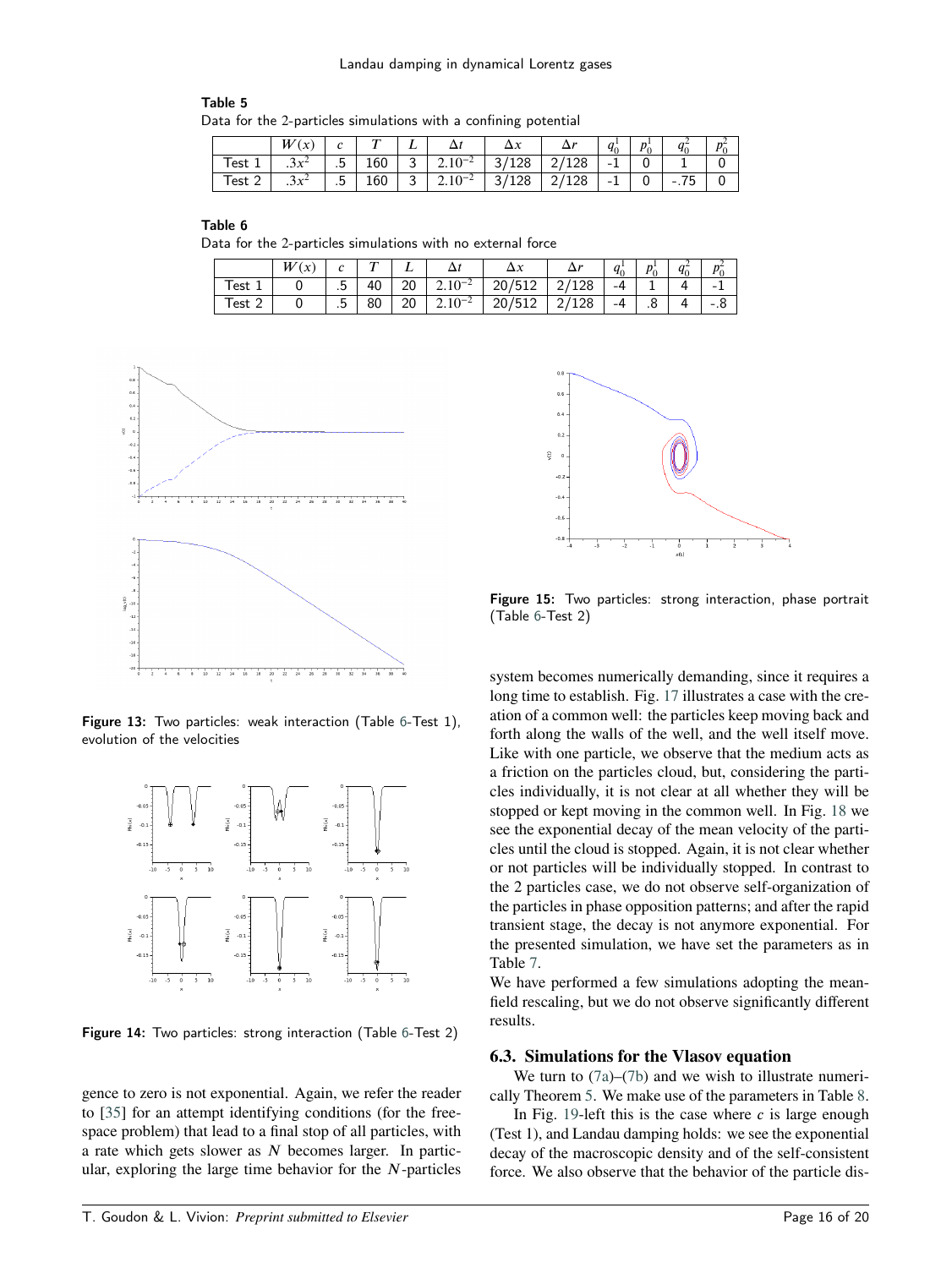<span id="page-16-3"></span>

| $W(x)$ $c$ $T$ $L$ |  |  |                                                                    |  |
|--------------------|--|--|--------------------------------------------------------------------|--|
|                    |  |  | $2 \mid 40 \mid 20 \mid 2.10^{-2} \mid 20/512 \mid 2/128 \mid 100$ |  |

<span id="page-16-0"></span>

Figure 16: Two particles: strong interaction (Table [6-](#page-15-4)Test 2), evolution of the velocities

<span id="page-16-1"></span>

Figure 17: *N*-particles, evolution of a cloud (Table [7\)](#page-16-3)

tribution function is driven for large times by free transport.

In Fig. [19-](#page-17-1)right and Fig. [20,](#page-17-2) *c* is smaller and the Landau damping does not hold (Test 2). We refer the reader to [\[21\]](#page-19-12) for a link between the wave speed threshold and Jean's length in the attractive Vlasov-Poisson case.

We also illustrate the role of the dimension  $n$  for the wave equation. The results depicted in Fig. [21](#page-17-3) and Fig. [22](#page-18-1) have been obtained with the one-dimensional wave equation (Test 3). There is no damping at all, even increasing the value of *c*: the particles aggregate, with increased velocities, in a well which is going deeper and deeper. The amplitudes of both the potential and its gradient become larger as time

<span id="page-16-2"></span>

Figure 18: *N*-particles, evolution of the mean velocity (Table [7\)](#page-16-3)

grows. We refer the reader to Appendix [A](#page-18-2) for an explanation of the difference between the cases  $n = 1$  and  $n = 3$ .

The linear stability criterion mentioned in Theorem [5](#page-2-4) is not very explicit; one may wonder what is meant in practical terms by this condition and how we can decide easily whether or not a given equilibrium is stable. We have already seen that the answer depends of the value of the parameter *c*: for a given profile, if *c* is large enough there is damping (Test 1) whereas for *c* small enough there is not (Test 2). The question can be addressed the other way around, keeping the value of *c* fixed. In [\[21\]](#page-19-12) we have shown that for any given velocity profile  $v \mapsto \mathcal{M}(v)$ , if the mass of this profile is spread enough, then the linear stability criterion is satisfied. This can be understood by introducing the following rescaling:  $\mathcal{M}_{\lambda}(v) = \lambda^d \mathcal{M}(\lambda v)$ . For  $\lambda$  small enough this equilibrium is stable and if  $\lambda$  is large enough the equilibrium is no more stable. Since this rescaling is mass invariant, this result shows that any profile  $\mathcal M$  of arbitrary large  $L^1$ -norm is stable as soon as its mass is spread enough. We can investigate this result at the numerical level as well. We perform several simulations, by making the rescaling parameter  $\lambda$  vary, with the following rescaled initial data

$$
F_0^{\lambda}(x,v) = \lambda Z\left(1 + a\cos\left(\frac{2\pi}{L}x\right)\right) \exp(-\lambda^2 v^2/2).
$$

and using the data in Table [9.](#page-17-4)

Since the parameter  $\lambda$  dilates in velocity the initial data, we can use for the fourth test a smaller computational domain ( $V_{\text{max}} = 0.7$ ) whereas in the sixth test we have to use a larger domain ( $V_{\text{max}} = 14$ ).

In Fig. [23](#page-18-3) this is the case where from a stable state (Test 1) we pass to an unstable state by contracting the mass of the velocity profile (Test 4). We see that, since almost all the mass is now concentrated near 0, any spatial perturbation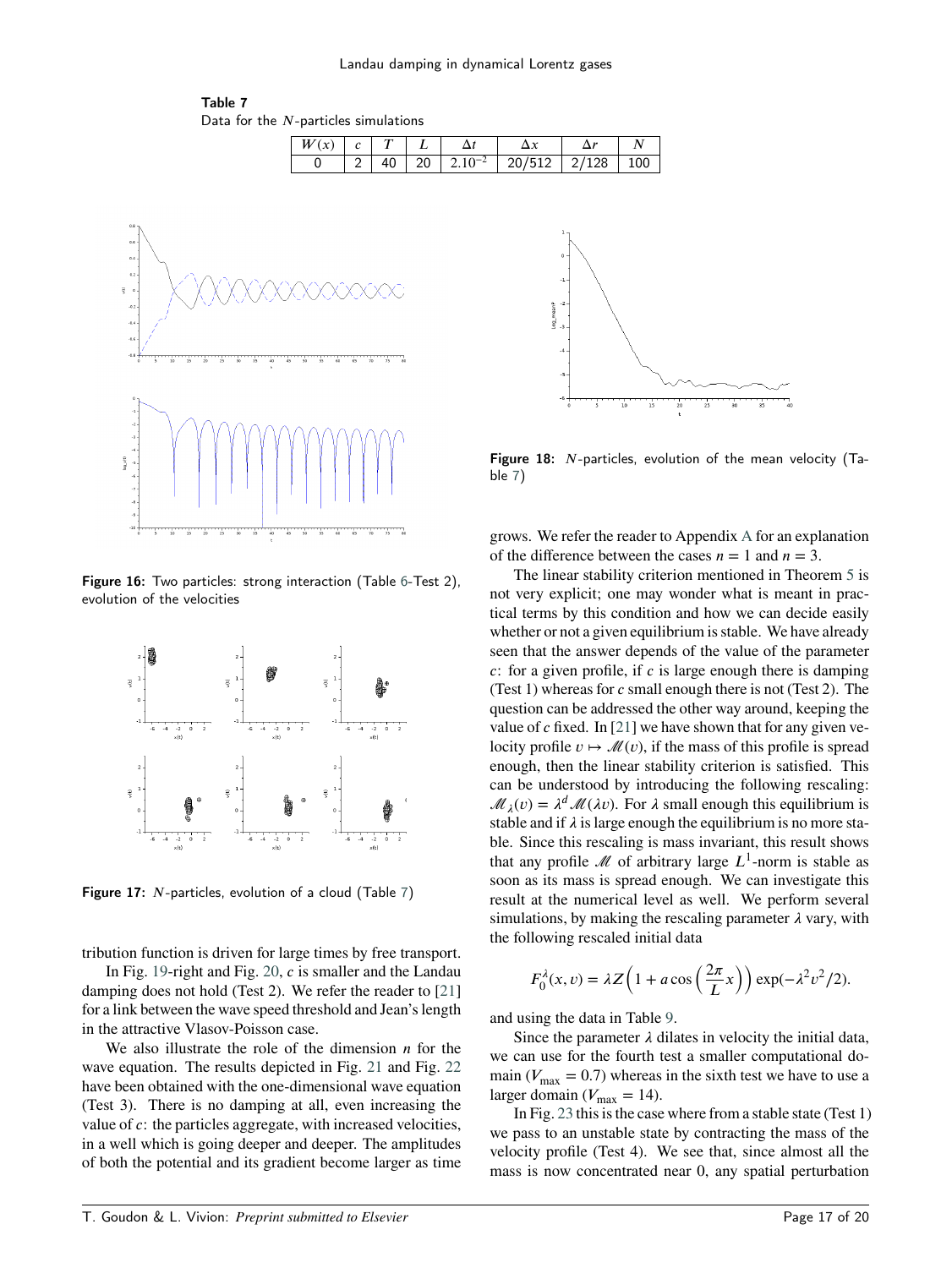# <span id="page-17-0"></span>Table 8

Data for the kinetic simulations, I

|        | W(x) |      | n      |    |   |             | $\Delta x$ |       | $\Delta v$ |
|--------|------|------|--------|----|---|-------------|------------|-------|------------|
| Test   |      | 0.5  | っ<br>J | 60 |   | $2.10^{-2}$ | 4/256      | 2/128 | '256       |
| Test 2 |      | 0.05 | 0<br>ر | 60 | Δ | $2.10^{-2}$ | 4/256      | 2/128 | 7/256      |
| Test 3 |      | 0.5  |        | 60 |   | $2.10^{-2}$ | 256<br>47  | 2/128 | '256       |

<span id="page-17-4"></span>

| Table 9                              |  |
|--------------------------------------|--|
| Data for the kinetic simulations. II |  |

|        | W (<br>$\alpha$ |          |            | n           | $\mathbf \tau$ |   |             | ΛY        |                | $\Delta v$  |
|--------|-----------------|----------|------------|-------------|----------------|---|-------------|-----------|----------------|-------------|
| Test 4 |                 |          | 10         | っ<br>ັ      | 60             | 4 | $2.10^{-2}$ | ′256<br>4 | 2/128          | /256<br>0.7 |
| Test 5 |                 | $_{0.1}$ |            | ີ<br>ٮ      | 60             | 4 | $2.10^{-2}$ | 4/256     | 2/128          | /256        |
| Test 6 |                 | $_{0.1}$ | つに<br>∪.∠J | $\sim$<br>ັ | 60             | 4 | $2.10^{-2}$ | 256<br>4  | $\sim$<br>'128 |             |

(even small) of this profile creates spatial region where particles are trapped. Conversely, starting from an unstable state (Test 5 and Fig. [24-](#page-18-4)left) it is possible to obtain a stable state by dilating the velocity profile (Test 6 and Fig. [24-](#page-18-4)right). In particular this procedure allows us to obtain numerically the Landau damping effect for an arbitrarily small value of *c*. Nevertheless, this procedure leads to numerical difficulties. On the one hand, for *c* small the dispersion in the membranes is really slow and the damping rate is small (compare Fig. [19](#page-17-1) and Fig. [24-](#page-18-4)right). Therefore, in order to observe the damping numerically we have to perform computations on a large time interval, which becomes demanding. On the other hand, this procedure dilates in velocity the initial data which thus requires to compute on a larger domain in velocity and increases the computational cost. These two difficulties combine and lead to really heavy simulation. (This is the reason why we perform simulations with  $c = 0.1$  and not  $c = 0.05$ .)

<span id="page-17-1"></span>

Figure 19: Kinetic model, evolution of the force field (Table [8\)](#page-17-0): the case with *𝑐* large enough (Test 1: left), and the case *𝑐 ≪* 1 (Test 2: right)

# **7. Conclusion**

In this paper, we set up a numerical strategy that preserves accurately the dynamics of energy exchanges for open systems where particles transfer energy to their environment, represented as a transverse vibrational field. The method applies for *N*-particles model as well as for statistical description based on kinetic equations. In a forthcoming work, it will be applied to quantum particles as well.

<span id="page-17-2"></span>

<span id="page-17-3"></span>Figure 20: Kinetic model: the case *𝑐 ≪* 1 (Table [8,](#page-17-0) Test 2), the particles distribution function  $F$  at several times (top left: initial condition)



**Figure 21:** The case  $n = 1$  (Table [8,](#page-17-0) Test 3): the force field

The simulations illustrate the theoretical results obtained when considering a single particle [\[5\]](#page-19-0), interpreted as a friction effect of the environment on the particle, or many particles [\[22\]](#page-19-16), where the interaction leads to Landau damping effects. The numerical investigation also sheds light on the role of the parameters of the model; in particular the wave speed *c* and the dimension *n* of the vibrational space should satisfy conditions for the damping to occur.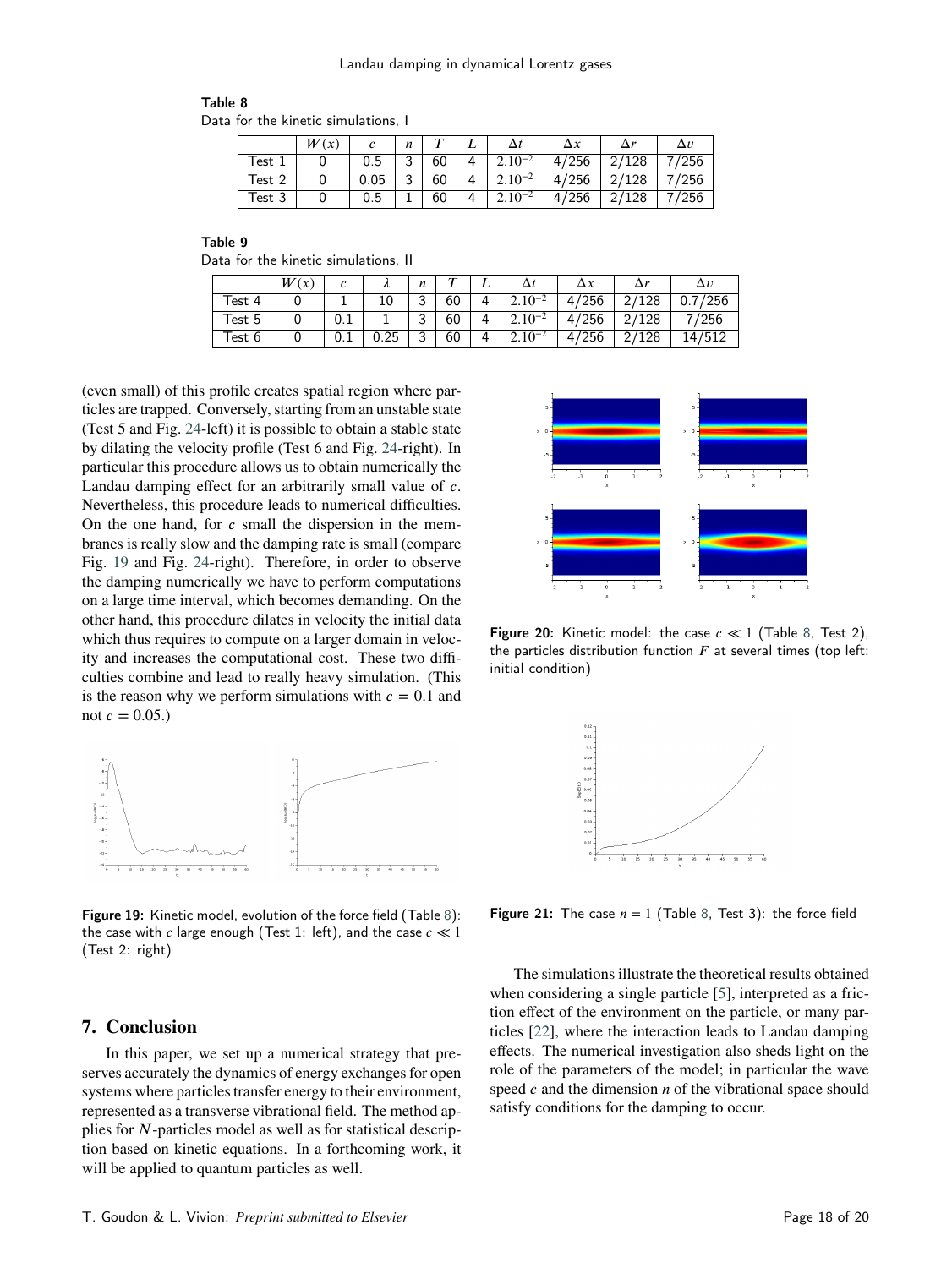<span id="page-18-1"></span>

Figure 22: The case  $n = 1$  (Table [8,](#page-17-0) Test 3): the macroscopic density  $\rho$  at several time (top left: initial condition)

<span id="page-18-3"></span>

**Figure 23:** Kinetic model: the case  $c = 1$  and  $\lambda = 10$  (Table [9,](#page-17-4) Test 4)

<span id="page-18-4"></span>

Figure 24: Kinetic model, evolution of the force field: with  $c = 0.1$  and  $\lambda = 1$  (Table [9,](#page-17-4) Test 5: left) and  $c = 0.1$  and  $\lambda = 0.25$  (Table [9,](#page-17-4) Test 6: right)

# <span id="page-18-2"></span>**A.** The case  $n = 1$

According to [\[9\]](#page-19-13), the system [\(7a\)](#page-2-0)–[\(7b\)](#page-2-1) can be rewritten as a Vlasov equation with a memory term in the force field

$$
\partial_t F + v \cdot \nabla_x F
$$
  
-
$$
\nabla_x \left( \Phi_0 - \int_0^t p_c(t - \tau) \Sigma \star \rho(\tau) d\tau \right) \cdot \nabla_v F = 0.
$$
  
(30)

In [\(30\)](#page-18-5), we have  $p_c(t) = \int \sigma_2(z) Y(t, z) dz$  where Y is the unique solution of the wave equation with initial impulsion  $\sigma_2$ :

$$
(\partial_{tt}^2 - c^2 \Delta_z) \Upsilon(t, z) = 0,
$$
  
\n
$$
(\Upsilon, \partial_t \Upsilon) \Big|_{t=0} = (0, \sigma_2).
$$

In [\[9,](#page-19-13) Lemma 14] and [\[21,](#page-19-12) Lemma 2.1] it is shown that the kernel  $p_c$  satisfies the following properties.

**Proposition 10.** *For*  $n \geq 3$ ,  $p_c \in L^1(0, +\infty)$  *and* 

$$
\int_0^{+\infty} p_c(t) dt = \frac{\kappa}{c^2} \quad ; \quad \kappa = \int \frac{|\hat{\sigma}_2(\zeta)|^2}{|\zeta|^2} d\zeta.
$$

If, moreover, *n* is odd, then  $p_c$  has a compact support in*cluded in* [0,  $2R_2/c$ ] *(with*  $\text{supp}(\sigma_2) = B(0, R_2)$ *)* and

$$
|p_c(t)| \lesssim \frac{\|\sigma_2\|_{L_z^{2n/(n+2)}}\|\sigma_2\|_{L_z^2}}{c}.
$$

That  $\kappa$  is finite clearly relies on the assumption  $n \geq 3$ . This statement means that there is a loss of memory effect in the force field of [\(30\)](#page-18-5). This loss of memory effect is an important mechanism in the analysis [\[21\]](#page-19-12) of the Landau damping for [\(7a\)](#page-2-0)–[\(7b\)](#page-2-1). In dimension  $n = 1$  there is no such a loss of memory effect in the kernel  $p_c$ . In turn, if the initial data has a spatial inhomogeneity, then the force field created by the medium cannot be damped and the force field eventually grows in the spatial region where the force field acted initially as an attractive force.

**Proposition 11.** *If*  $n = 1$ *, then*  $p_c(t) \ge 0$  *and*  $\lim_{t \to \infty} p_c(t) =$ 1  $rac{1}{2c}$  $\|\sigma_2\|_{L^1_\frac{1}{2}}^2$ .

This proposition is a direct application of the d'Alembert formula:

$$
\Upsilon(t, z) = \frac{1}{2c} \int_{z-ct}^{z+ct} \sigma_2(s) \, ds
$$

which allows us to obtain

$$
p_c(t) = \frac{1}{2c} \int_{-\infty}^{+\infty} \sigma_2(z) \left( \int_{z-ct}^{z+ct} \sigma_2(s) \, ds \right) \, dz.
$$

This is precisely the effect illustrated in Fig. [21](#page-17-3) and [22:](#page-18-1) assuming  $n \geq 3$  is not a matter of technical difficulty, but is deeply related to the physical mechanisms described by the model.

## **Acknowledgements**

<span id="page-18-5"></span>We are gratefully indebted to S. de Bièvre for many stimulating discussions and warm encouragements. We also thank A. Vavasseur for having let us be aware of the recent developments in [\[35\]](#page-19-14).

# **References**

<span id="page-18-0"></span>[1] B. Aguer, S. De Bièvre, P. Lafitte, and P. E. Parris. Classical motion in force fields with short range correlations. *J. Stat. Phys.*, 138(4- 5):780–814, 2010.